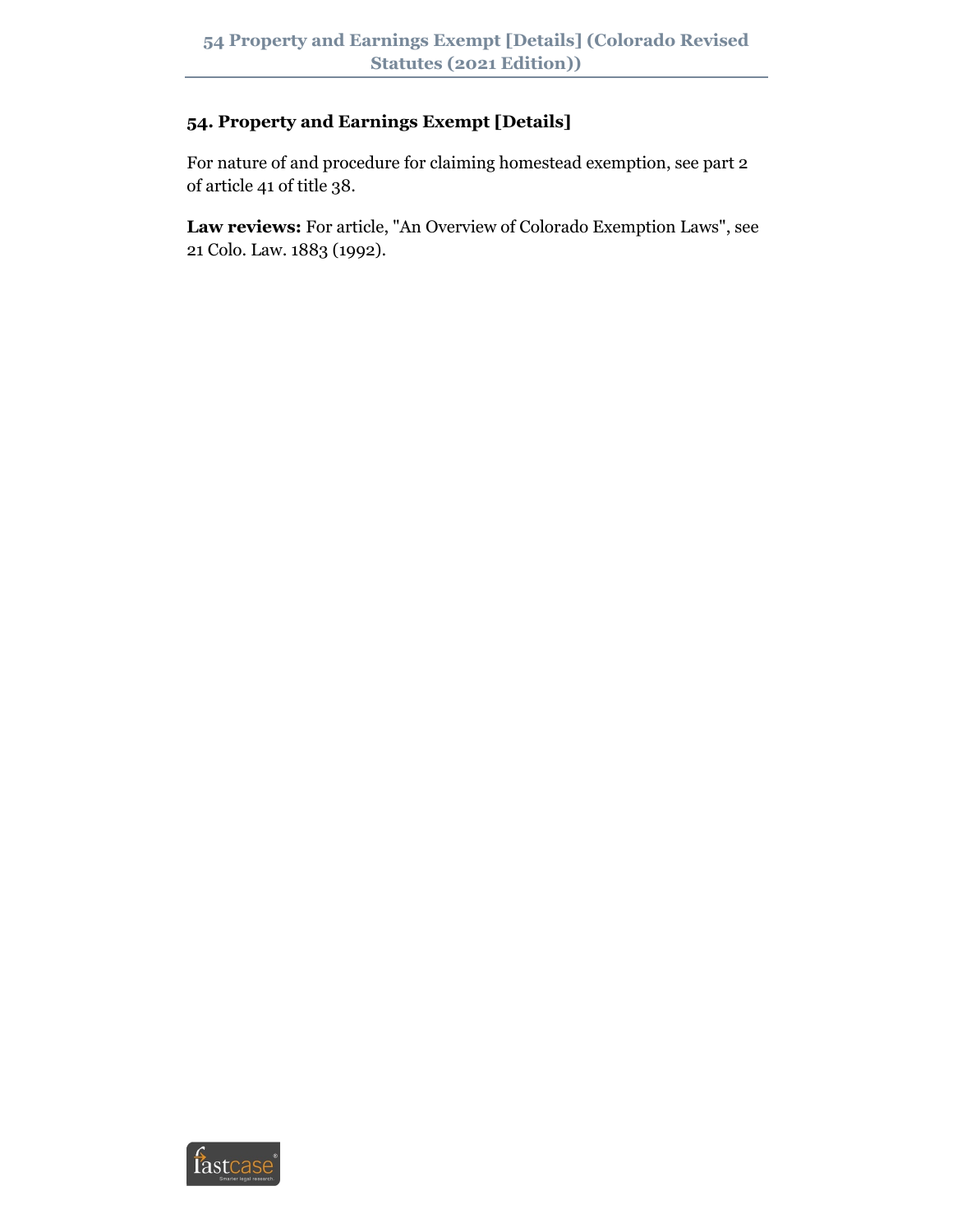#### **§ 13-54-101. Definitions**

As used in this article, unless the context otherwise requires:

(1) "Debtor" means a person whose property or earnings are subject to attachment, execution, or garnishment.

(2) "Dependent" means a person who receives more than one-half of his support from the debtor.

(2.5) "Disabled debtor", "disabled spouse", or "disabled dependent" means a debtor, spouse, or dependent who has a physical or mental impairment that is disabling and that, because of other factors such as age, training, experience, or social setting, substantially precludes the debtor, spouse, or dependent from engaging in a useful occupation as a homemaker, a wageearner, or a self-employed person in any employment that exists in the community for which he or she has competence.

(3) Repealed.

(3.5) "Elderly debtor", "elderly spouse", or "elderly dependent" means a debtor, spouse, or dependent who is sixty years of age or older.

(4) "Household goods" means, by way of illustration, household furniture, furnishings, dishes, utensils, cutlery, tableware, napery, pictures, prints, appliances, stoves, microwave ovens, beds and bedding, freezers, refrigerators, washing machines, dryers, exercise equipment, musical instruments, bicycles, sewing machines, toys, and home electronics, including but not limited to cameras, television sets, radios, stereos, computers, facsimile machines, telephones, and other audio and video equipment.

(5) "Value" means the fair market value of any property less the amount of any lien thereon valid as between the owner of the property and the holder of any such lien.

(Amended by 2015 Ch. 301, §1, eff. 7/1/2015. L. 59: p. 529, § 1. CRS 53: § 77- 13-1. C.R.S. 1963: § 77-2-1. L. 81: Entire section R&RE, p. 892, § 1, effective July 1. L. 2000: (4) amended, p.715, § 1, effective May 23. L. 2007: (2.5) and (3.5) added and (4) amended, p. 875, § 2, effective May 14. L. 2015: (3) repealed, (SB 15-283), ch. 301, p. 1237, § 1, effective July 1.)

# **ANNOTATION**

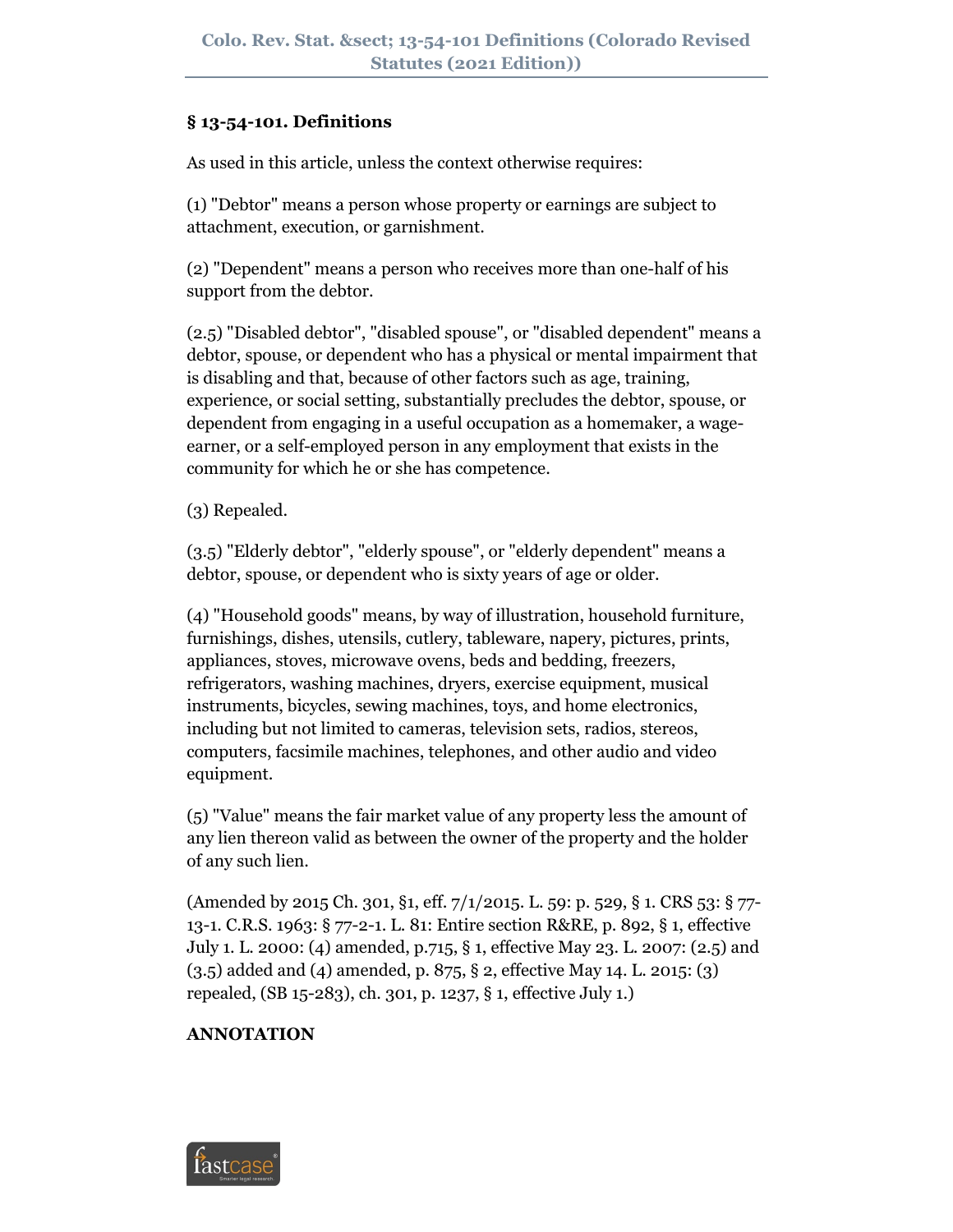**Law reviews.** For article, "Legislative Update", see 11 Colo. Law. 2142 (1982). For article, "Rights of the Debtor and Creditor to Retirement Plan Benefits; An Update", see 25 Colo. Law. 45 (May 1996).

**Movie camera and movie projector are not exempt "household goods"** for purposes of a bankruptcy proceedings, but are recreational items. Gen. Fin. Corp. v. Ruppe, 3 B.R. 60 (Bankr. D. Colo. 1980); In re Whitney, 70 B.R. 443 (Bankr. D. Colo. 1987).

**Stereo system is household goods.** In re Whitney, 70 B.R. 443 (Bankr. D. Colo. 1987).

**Applied** in In re Hellman, 474 F. Supp. 348 (D. Colo. 1979); Redin v. Fidelity Fin. Servs., 14 B.R. 727 (Bankr. D. Colo. 1981); In re Alvarez, 14 B.R. 940 (Bankr. D. Colo. 1981); In re Ferguson, 15 B.R. 439 (Bankr. D. Colo. 1981); In re Janesofsky, 22 B.R. 973 (Bankr. D. Colo. 1982).

For the legislative declaration contained in the 2007 act enacting subsections  $(2.5)$  and  $(3.5)$  and amending subsection  $(4)$ , see section 1 of chapter 226, Session Laws of Colorado 2007.

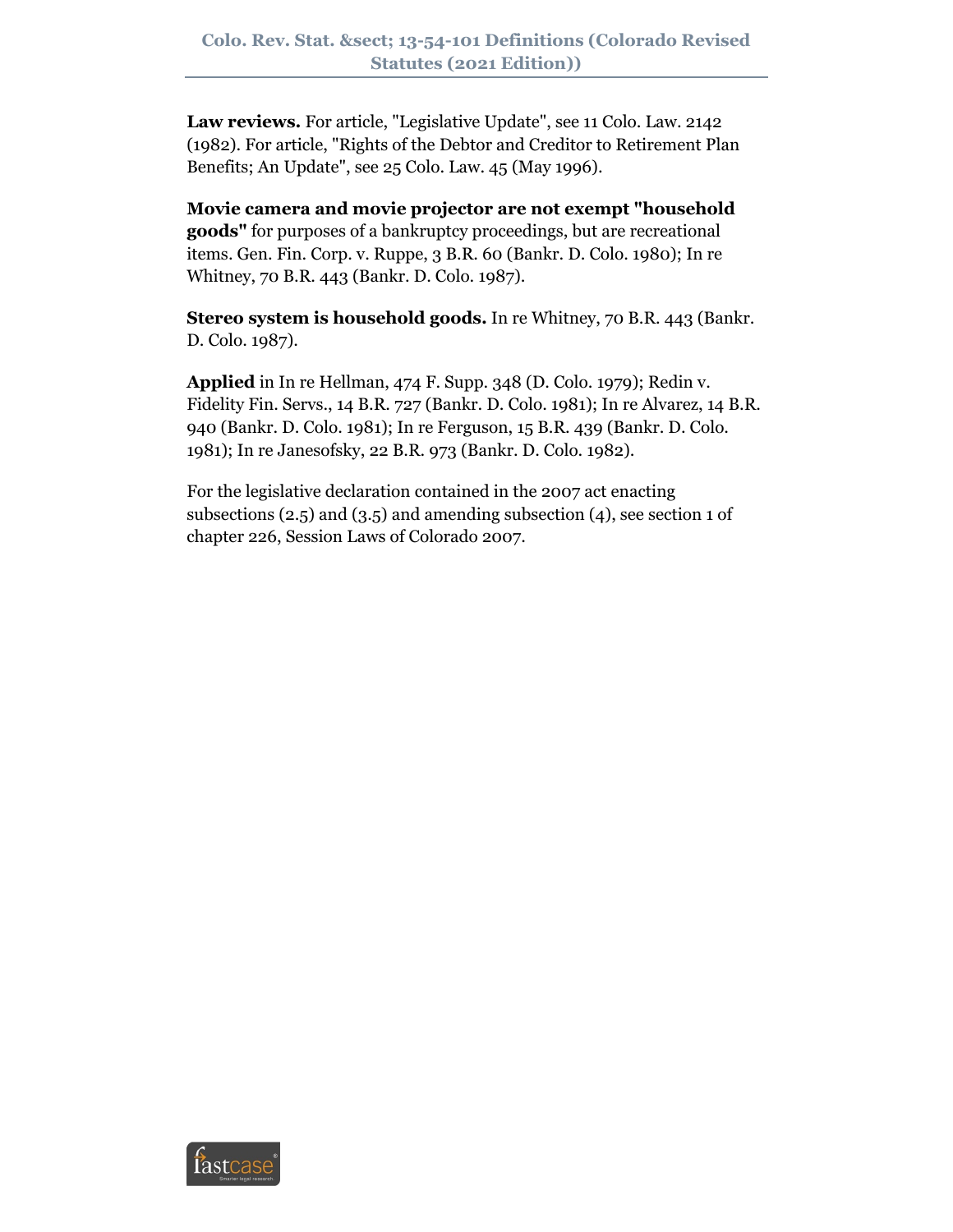# **§ 13-54-102. Property exempt - definitions - repeal**

(1) The following property is exempt from levy and sale under writ of attachment or writ of execution:

(a) The necessary wearing apparel of the debtor and each dependent to the extent of two thousand dollars in value;

(b) Watches, jewelry, and articles of adornment of the debtor and each dependent to the extent of two thousand five hundred dollars in value;

(c) The library, family pictures, and school books of the debtor and the debtor's dependents to the extent of two thousand dollars in value, not including any property constituting all or part of the stock in trade of the debtor;

(d) Burial sites, including spaces in mausoleums, to the extent of one site or space for the debtor and each dependent;

(e) The household goods owned and used by the debtor or the debtor's dependents to the extent of three thousand dollars in value;

(f) Provisions and fuel on hand for the use or consumption of the debtor or the debtor's dependents to the extent of six hundred dollars in value;

(g)

(I) Except as otherwise provided in subparagraph (II) of this paragraph (g), in the case of every debtor engaged in agriculture as the debtor's principal occupation, including but not limited to farming, ranching, and dairy production; the raising of livestock or poultry; all livestock, poultry, or other animals; all crops, dairy products, and agricultural products grown, raised, or produced; and all tractors, farm implements, trucks used in agricultural operations, harvesting equipment, seed, and agricultural machinery and tools in the aggregate value of fifty thousand dollars.

(II) Only one exemption in the aggregate value of fifty thousand dollars shall be allowed for a debtor and his or her spouse under subparagraph (I) of this paragraph (g). In the event that property is claimed as exempt by a debtor or his or her spouse under subparagraph (I) of this paragraph (g), no exemption shall be allowed for such debtor or his or her spouse under paragraph (i) of this subsection (1).

(h) Except for amounts due under court-ordered support of children or spouse which are subject to the exemption provisions of section 13-54-104, all money received by any person as a pension, compensation, or allowance

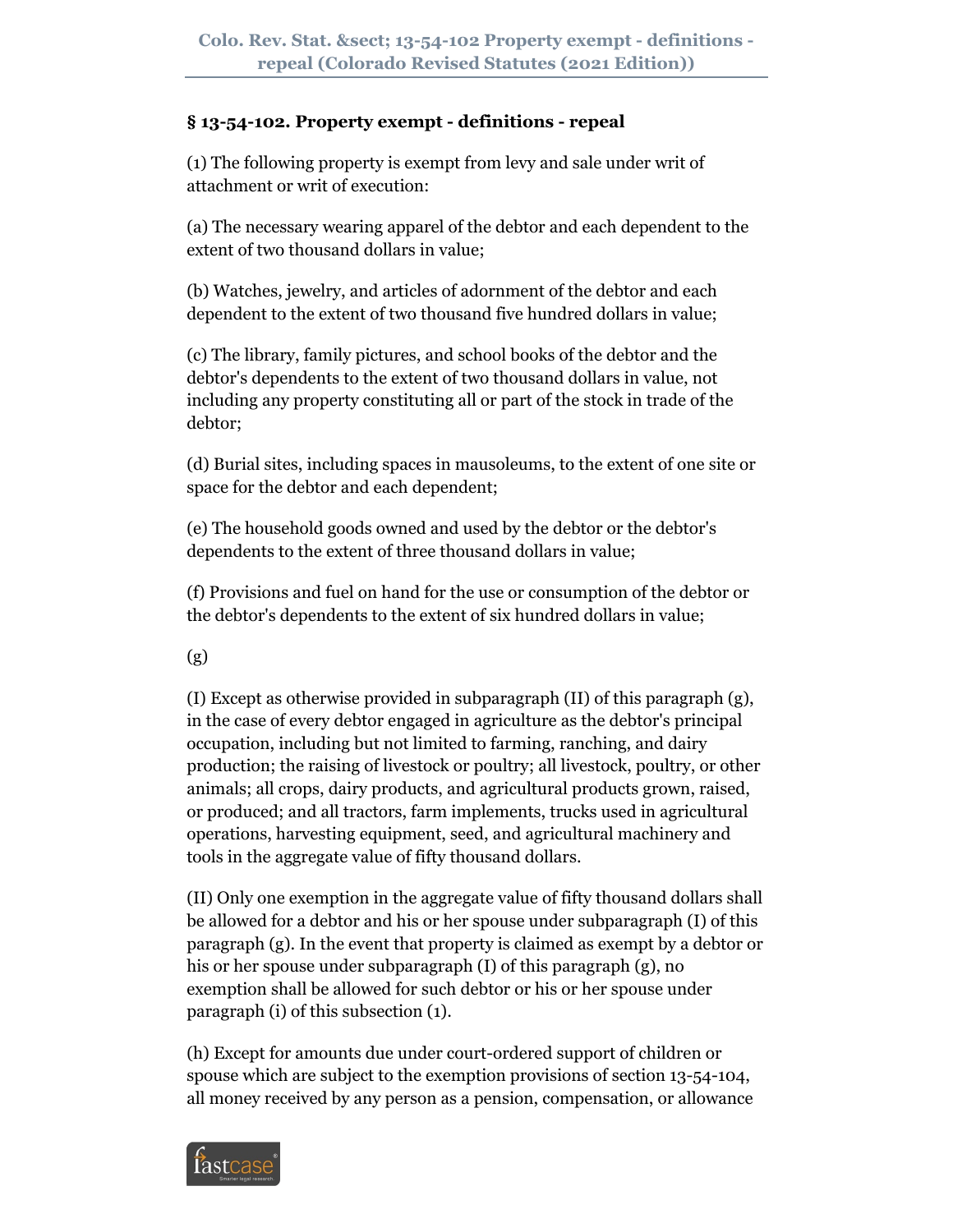for any purpose on account or arising out of the services of such person as a member of the armed forces of the United States in time of war or armed conflict, and whether in the actual possession of the recipient thereof or deposited or loaned by him, and a like exemption to the unremarried widow or widower and the children of such person who receive a pension, compensation, or allowance of any kind from the United States on account or arising out of such service by a deceased member of such armed forces; and when a debtor entitled to exemption under this paragraph (h) dies or leaves his family said exemption shall extend to the dependents of said debtor;

(h.5) The articles of military equipment personally owned by members of the National Guard;

(i) The stock in trade, supplies, fixtures, maps, machines, tools, electronics, equipment, books, and business materials of a debtor used and kept for the purpose of carrying on the debtor's primary gainful occupation in the aggregate value of thirty thousand dollars or used and kept for any other gainful occupation in the aggregate value of ten thousand dollars; except that exempt property described in this paragraph (i) may not also be claimed as exempt pursuant to paragraph (j) of this subsection (1);

(j)

(I) Up to two motor vehicles or bicycles kept and used by any debtor in the aggregate value of seven thousand five hundred dollars; or

(II)

(A) Up to two motor vehicles or bicycles kept and used by any elderly or disabled debtor or by any debtor with an elderly or disabled spouse or dependent, in the aggregate value of twelve thousand five hundred dollars.

(B) (Deleted by amendment, L. 2007, p. 876, 3, effective May 14, 2007.)

(III) The exemption provided in this paragraph (j) does not apply to snowmobiles, all-terrain vehicles, golf carts, boats or other watercraft, travel trailers, tent trailers, or motor homes.

(k) The library of any debtor who is a professional person, including a minister or priest of any faith, kept and used by the debtor in carrying on his or her profession, in the value of three thousand dollars; except that exemptions with respect to any of the property described in this paragraph (k) may not also be claimed under paragraph (i) of this subsection (1);

(l)

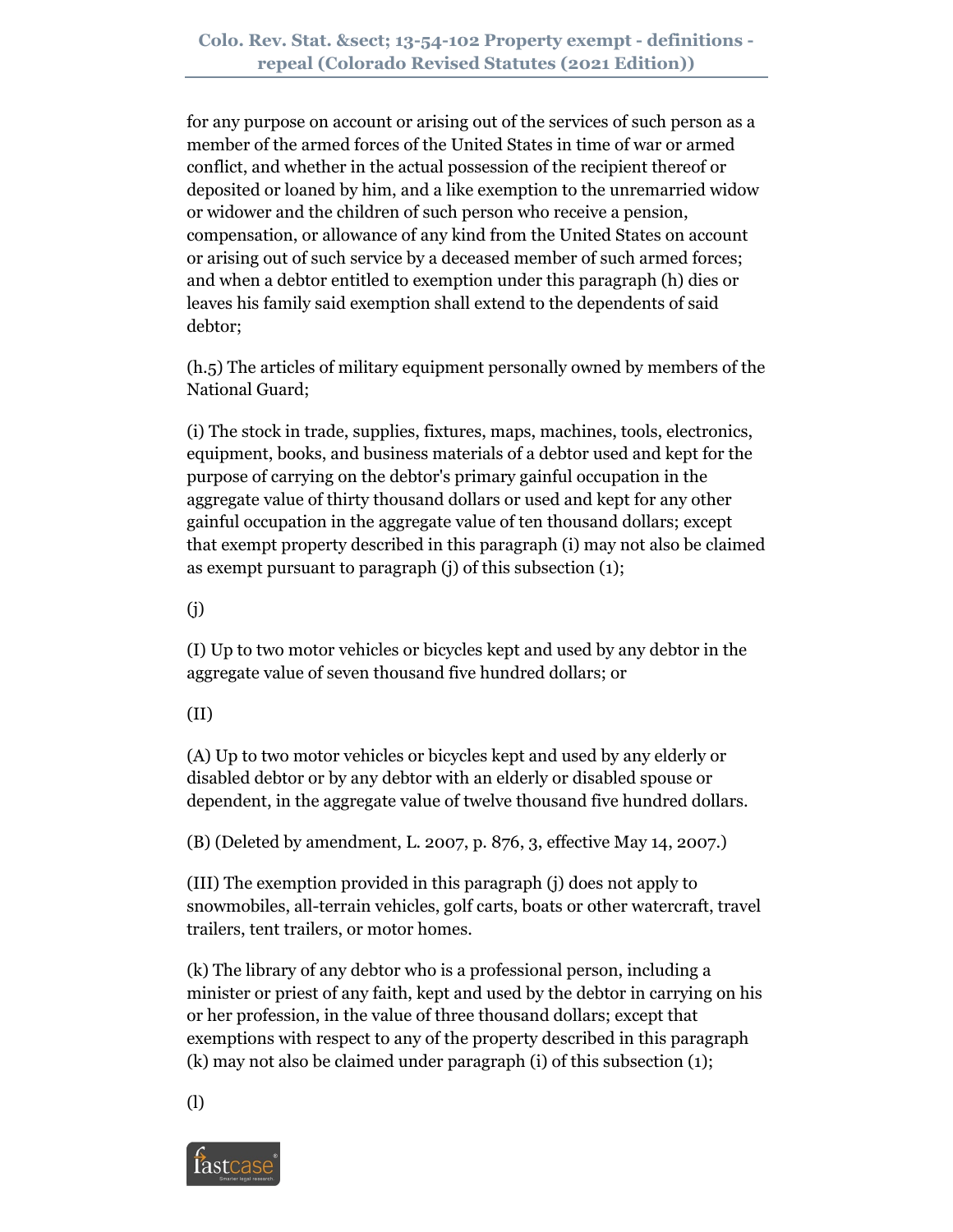#### (I)

(A) The cash surrender value of policies or certificates of life insurance that have been owned by a debtor for a continuous, unexpired period of fortyeight months or more, to the extent of two hundred fifty thousand dollars for writs of attachment or writs of execution issued against the insured; except that there is no exemption for increases in cash value from extraordinary moneys contributed to a policy or certificate of life insurance during the forty-eight months prior to the issuance of the writ of attachment or writ of execution; and

(B) The proceeds of policies or certificates of life insurance paid upon the death of the insured to a designated beneficiary, without limitation as to amount, for writs of attachment or writs of execution issued against the insured.

(II) The provisions of this paragraph (l) shall not be interpreted to provide an exemption for attachment or execution of the proceeds of any policy or certificate of life insurance to pay the debts of a beneficiary of such policy or certificate.

(III) The provisions of this paragraph (l) shall not provide an exemption for attachment or execution of the proceeds of any policy or certificate of life insurance if the beneficiary of such policy or certificate is the estate of the insured.

(IV) For purposes of this paragraph (l), "extraordinary moneys" means monetary contributions or loan payments in excess of those contractually required under the policy or certificate of life insurance.

(m) The proceeds of any claim for loss, destruction, or damage and the avails of any fire or casualty insurance payable because of loss, destruction, or damage to any property which would have been exempt under this article to the extent of the exemptions incident to such property;

(n) The proceeds of any claim for damages for personal injuries suffered by any debtor except for obligations incurred for treatment of any kind for such injuries or collection of such damages;

(o) The full amount of any federal or state income tax refund attributed to an earned income tax credit or a child tax credit;

(p) Professionally prescribed health aids for the debtor or a dependent of the debtor;

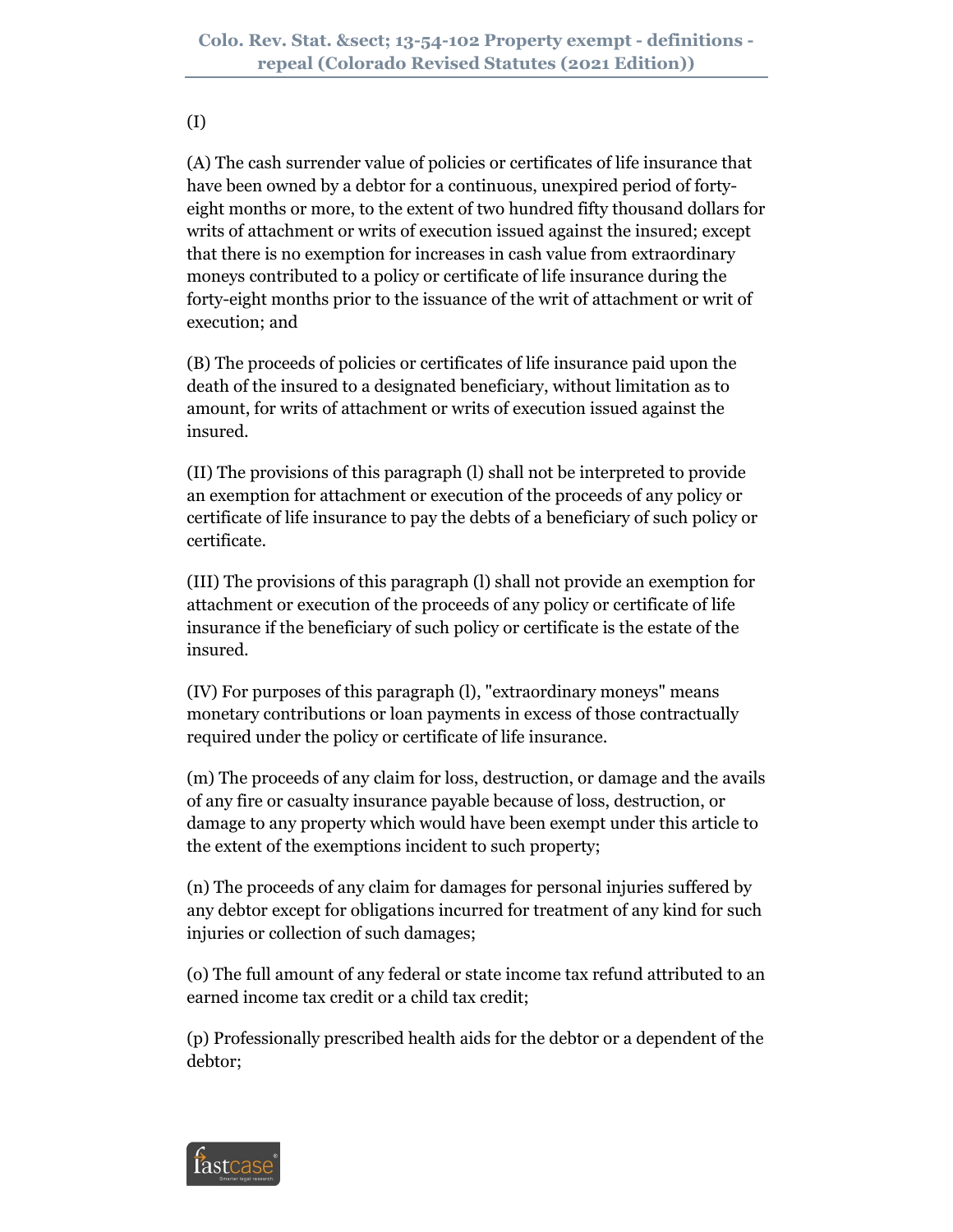(q) The debtor's right to receive, or property that is traceable to, an award under a crime victim's reparation law;

(r) For purposes of garnishment proceedings pursuant to article 54.5 of this title 13, any amount held by a third party as a security deposit, as defined in section 38-12-102 (6), or any amount held by a third party as a utility deposit to secure payment for utility goods or services used or consumed by the debtor or the debtor's dependents;

(s) Property, including funds, held in or payable from any pension or retirement plan or deferred compensation plan, including those in which the debtor has received benefits or payments, has the present right to receive benefits or payments, or has the right to receive benefits or payments in the future and including pensions or plans which qualify under the federal "Employee Retirement Income Security Act of 1974", as amended, as an employee pension benefit plan, as defined in 29 U.S.C. sec. 1002, any individual retirement account, as defined in 26 U.S.C. sec. 408, any Roth individual retirement account, as defined in 26 U.S.C. sec. 408A, and any plan, as defined in 26 U.S.C. sec. 401, and as these plans may be amended from time to time;

(t) All property which is subject to a judgment against a debtor for failure to pay state income tax to a state for periods when such individual was not a resident of such state on benefits received from a pension or other retirement plan;

(u) Any court-ordered domestic support obligation or payment, including a maintenance obligation or payment or a child support obligation or payment, if the child support obligation or payment meets the requirements of section 13-54-102.5;

(v) Any claim for public or private disability benefits due, or any proceeds thereof, not otherwise provided for under law, up to four thousand dollars per month. Any claim or proceeds in excess of this amount is subject to garnishment in accordance with section 13-54-104.

(w)

(I) Through June 1, 2021, up to four thousand dollars cumulative in a depository account or accounts in the name of the debtor.

(II) This subsection  $(1)(w)$  is repealed, effective September 1, 2022.

(2) Notwithstanding the provisions of paragraph (h) of subsection (1) of this section and section 13-54-104, military pensions shall be subject to courtordered support of children or spouse.

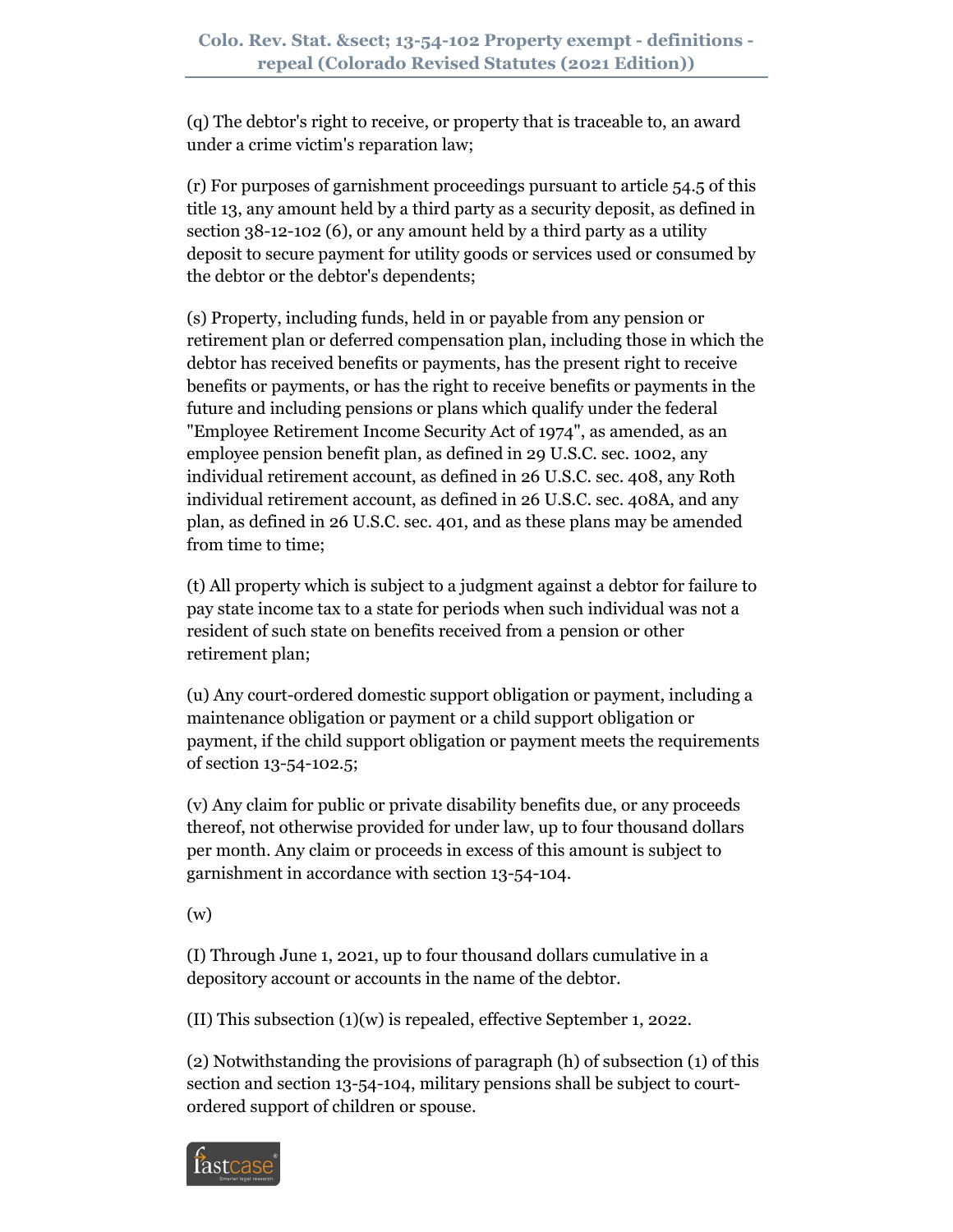(3) Notwithstanding the provisions of paragraph (s) of subsection (1) of this section, any pension or retirement benefit or payment shall be subject to attachment or levy in satisfaction of a judgment taken for arrearages for child support or for child support debt, subject to the limitations contained in section 13-54-104.

(4) Notwithstanding anything to the contrary in this section, all property of a person who has committed a felonious killing, as defined in section 15-11- 803(1)(b), C.R.S., and as determined in the manner described in section 15- 11-803(7), C.R.S., shall be subject to attachment or levy in satisfaction of a judgment awarded pursuant to section 13-21-201 or section 13-21-202 for such felonious killing.

 $(5)$ 

(a) As provided in the exception contained in 11 U.S.C. sec.  $522(f)(3)$ , as amended, a debtor shall not avoid a consensual lien on property otherwise eligible to be claimed as exempt property.

(b) As used in this subsection (5), unless the context otherwise requires, "consensual lien" means a lien on property granted with the consent and approval of the owner.

(Amended by 2021 Ch. 349, §5, eff. 10/1/2021. Amended by 2021 Ch. 7, §2, eff. 1/21/2021. Amended by 2020 Ch. 140, §3, eff. 6/29/2020. Amended by 2017 Ch. 57, §1, eff. 9/1/2017. Amended by 2015 Ch. 301, §2, eff. 7/1/2015. L. 59: p. 530, § 2. CRS 53: § 77-13-2. C.R.S. 1963: § 77-2-2. L. 73: pp. 236, 915, 916, §§ 15, 1, 3. L. 75: (1)(o)(II) amended, p. 1466, § 6, effective July 18. L. 77: (1)(h) amended and (1.1) added, p. 811, § 1, effective July 1. L. 81: Entire section R&RE, p. 893, § 2, effective July 1. L. 84:  $(1)(r)$  added, p. 475, § 2, effective January 1, 1985. L. 85: (1)(j) amended, p. 580, § 1, effective April 30. L. 91: (1)(s) and (3) added, p. 383, §§ 1, 2, effective May 1. L. 92: (1)(t) added, p. 2241, § 1, effective June 6. L. 94: (1)(u) added, p. 1210, § 1, effective May 22. L. 95: (1)(l) amended, p. 723, § 1, effective July 1. L. 96: (4) added, p. 50, § 2, effective July 1. L. 2000: (1)(a), (1)(b), (1)(c), (1)(e), (1)(f),  $(1)(g)$ ,  $(1)(i)$ ,  $(1)(j)(I)$ ,  $(1)(j)(II)(A)$ ,  $(1)(k)$ , and  $(1)(o)$  amended, p. 715, § 2, effective May 23. L. 2002: (1)(h.5) added, p. 587, § 11, effective May 24; (1)(s) amended, p. 487, § 1, effective May 24; (1)(g) amended, p. 1862, § 1, effective July 1;  $(1)(1)(1)(A)$  amended, p. 641, § 1, effective August 7. L. 2007:  $(1)(b)$ ,  $(1)(g)$ ,  $(1)(i)$ ,  $(1)(i)$ ,  $(1)(o)$ , and  $(1)(u)$  amended and  $(1)(v)$  and  $(5)$ added, pp. 876, 877, §§ 3, 4, effective May 14; (1)(s) amended, p. 2026, § 27, effective June 1. L. 2010: (1)(l)(I)(A) amended, (SB 10-147), ch. 147, p. 507, §1, effective September 1. L. 2015: (1)(a), (1)(b), (1)(c), (1)(g)(I), (1)(i), (1)(j),  $(1)(1)(1)(A)$ , and  $(1)(v)$  amended and  $(1)(1)(IV)$  added, (SB 15-283), ch. 301,

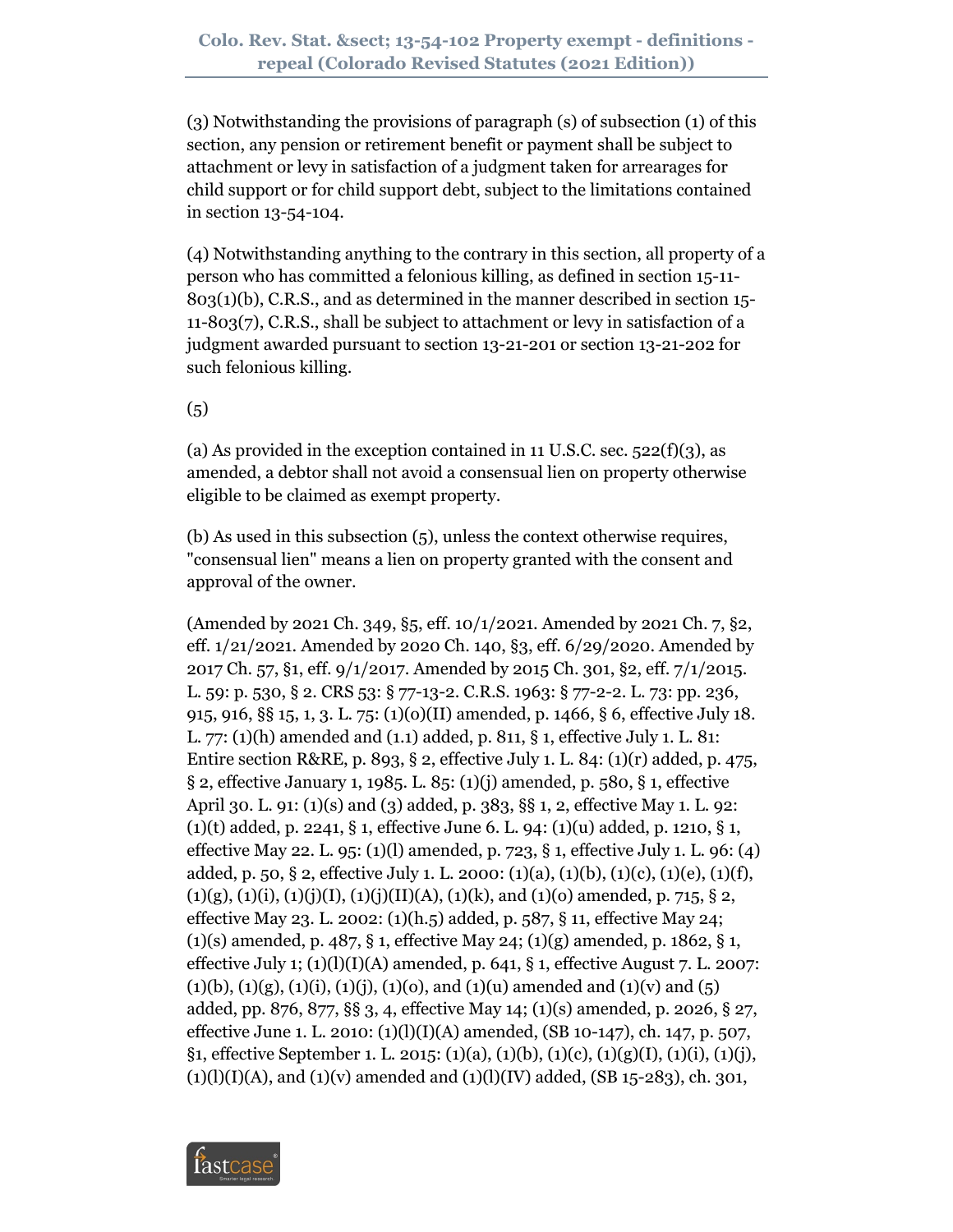p. 1237, § 2, effective July 1. L. 2017: (1)(l)(I)(A) amended, (HB 17-1093), ch. 57, p. 180, § 1, effective September 1.)

Section 5 of chapter 140 (SB 20-211), Session Laws of Colorado 2020, provides that section 3 of the act changing this section applies to writs of garnishment, attachment, or execution ordered on or after June 29, 2020.

2021 Ch. 349, was passed without a safety clause. See Colo. Const. art. V, §  $1(3).$ 

# **ANNOTATION**

# **I. GENERAL CONSIDERATION.**

**Law reviews.** For article, "The Widow's Allowance", see 6 Dicta 11 (1929). For article, "Some Phases of the Exemption Laws", see 12 Dicta 107 (1935). For article, "Executions and Levies on Tangible Property", see 27 Dicta 143 (1950). For note, "The Landlord's Lien in Colorado", see 27 Dicta 447 (1950). For note, "A Discussion of Garnishment and Its Exemptions", see 27 Dicta 453 (1950). For article, "Commercial Law", see 59 Den. L.J. 227 (1982). For article, "Legislative Update", see 11 Colo. Law. 2142 (1982). For article, "Secured Transactions -- Part II: Default, Foreclosure and Bankruptcy", see 12 Colo. Law. 13 (1983). For article, "Exempting Retirement Benefits from Bankruptcy in Colorado", see 18 Colo. Law. 17 (1989). For article, "The Nuts and Bolts of Collecting Support", see 19 Colo. Law. 1595 (1990). For article, "Rights of the Debtor and Creditor to Retirement Plan Benefits", see 20 Colo. Law. 199 (1991). For article, "Recent Changes to Military Retirement Division in Divorce", see 47 Colo. Law. 34 (Apr. 2018).

**Annotator's note.** Since § 13-54-102 is similar to repealed CSA, C. 93, § 14, and laws antecedent thereto, relevant cases construing these provisions have been included in the annotations to § 13-54-102.

**Constitutionality.** This section does not violate the uniformity clause of § 8 of art. VIII, U.S. Const., or the supremacy clause, art. VI, cl. 2, U.S. Const. In re Parrish, 19 B.R. 331 (Bankr. D. Colo. 1982).

**On its face this section clearly applies to all writs of execution, regardless of underlying claim.** Packard v. Packard, 33 Colo. App. 308, 519 P.2d 1221 (1974).

**The only exception is specified in §13-54-103,** which denies exemptions if the writ of execution issues on a judgment for the purchase price of the property exempted. Packard v. Packard, 33 Colo. App. 308, 519 P.2d 1221 (1974).

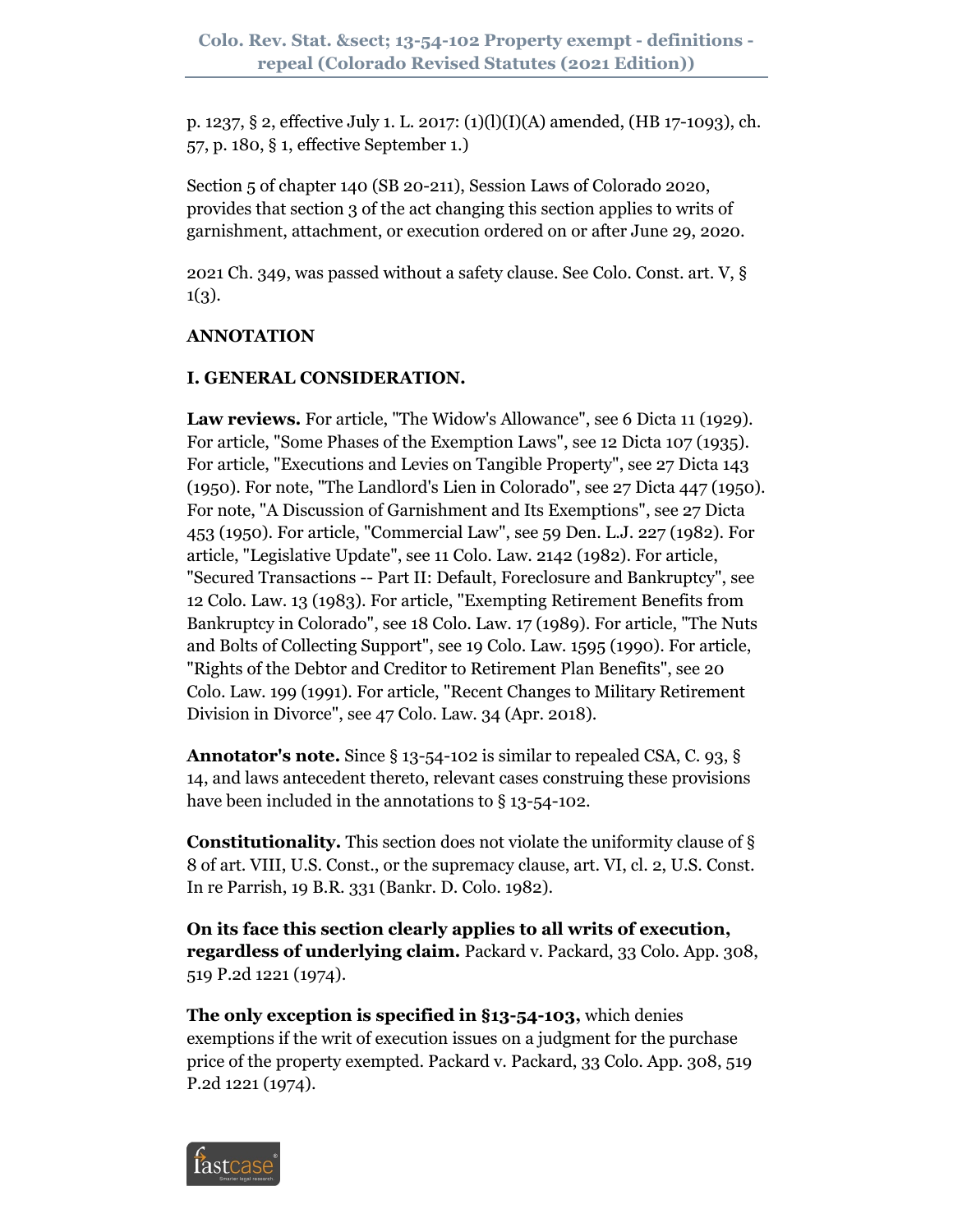**The purpose of exemption is to preserve to the debtor his means of support.** Watson v. Lederer, 11 Colo. 577, 19 P. 602 (1888); Smith v. Pueblo Mercantile & Credit Ass'n, 82 Colo. 364, 260 P. 109 (1927).

**And to preserve the home for the family.** Repeated decisions are to the effect that the purpose of these statutes is to preserve the home for the family, and, to that end, to protect it from alienation by one spouse without the concurrence of the other, and also from execution or attachment arising from any debt, contract, or civil obligation. In re Youngstrom, 153 F. 98 (8th Cir. 1907).

**Exemptions are to be liberally construed.** The exemption laws of the state are for the benefit of residents, and they are to be liberally construed. Sandberg v. Borstadt, 48 Colo. 96, 109 P. 419 (1910).

**As indicated in the constitution.** The liberal policy of this state in regard to exemption laws is indicated by the organic law. Section 1 of art. XVIII, Colo. Const., expressly declares that "the general assembly shall pass liberal homestead and exemption laws". The decisions of the courts should be in harmony with this policy. Martin v. Bond, 14 Colo. 466, 24 P. 326 (1890); Hawkins v. Mosher, 8 Colo. App. 31, 44 P. 763 (1896).

**Exemptions provided by this section for the purposes intended are favored.** A perversion of the statute to admit of fraudulent purposes should be avoided by the courts; however, a construction so strict as to defeat its purpose and design should not prevail. Penrose v. Stevens, 100 Colo. 83, 65 P.2d 697 (1937).

**This section relates solely to civil actions.** Enderman v. Alexander, 68 Colo. 110, 187 P. 729 (1920).

**The statutory right to an exemption is personal and individual,** and must be exercised in relation to the property of the individual claiming it. McCrimmon v. Linton, 4 Colo. App. 420, 36 P. 300 (1894).

**Right cannot be exercised in respect to partnership property.** McCrimmon v. Linton, 4 Colo. App. 420, 36 P. 300 (1894).

**Exemptions apply to the estate of a mental incompetent.** The exemption provisions of this section are applicable to the assets in the estate of a mental incompetent, and insurance proceeds in such an estate are exempt from an approved claim of the Colorado state hospital. State v. Estate of Butler, 30 Colo. App. 246, 491 P. 2d 102 (1971).

**Benefits received by individuals at state mental hospital from veterans administration and the Colorado old age pension** 

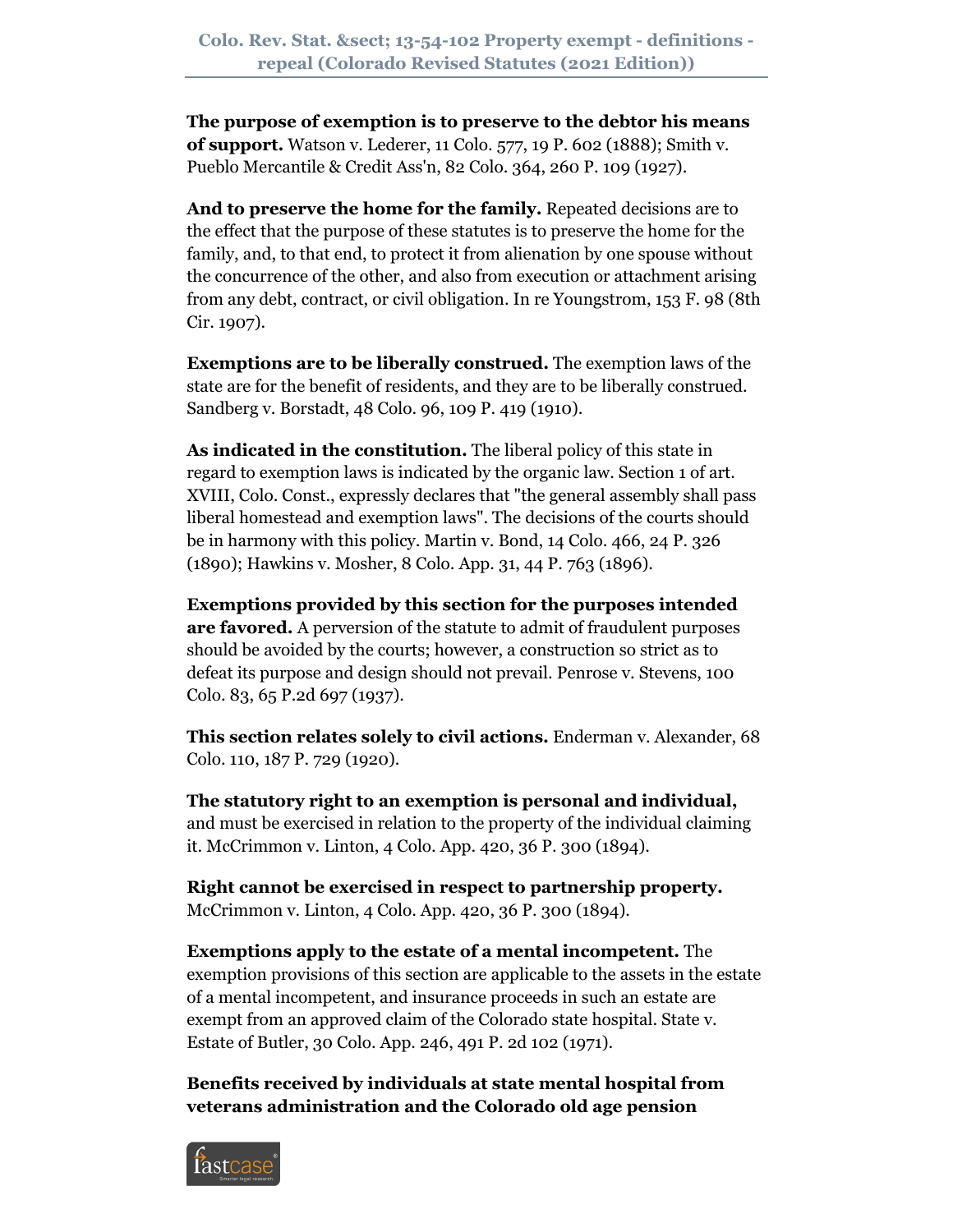**program** may be applied to cover costs of care at the hospital under former § 27-12-104 and therefore are not exempt under this section. In re Estate of Nau, 183 P.3d 626 (Colo. App. 2007).

**While property may be exempt from levy, there is no statute which exempts it from liens.** Noxon v. Glaze, 11 Colo. App. 503, 53 P. 827 (1898).

**Exemption can be claimed only from levy and sale upon execution or attachment.** As the common-law process of distress for rent does not exist in this state, it is only from levy and sale upon execution or attachment that exemption can be claimed. Replevin on the ground of exemption will lie only where property has been seized by execution or attachment. The statute exempting property from levy does not exempt it from a landlord's lien. Noxon v. Glaze, 11 Colo. App. 503, 53 P. 827 (1898).

**Cognovit waiving exemptions is invalid.** Colorado has held that a stipulation in a cognovit note which waived the right of exemption was invalid as against public policy. In re Rade, 205 F. Supp. 336 (D. Colo. 1962).

**General waiver.** A general waiver of "any and all exemptions permitted by law" in a promissory note is invalid as against public policy. Beneficial Fin. Co. of Colo. v. Schmuhl, 713 P.2d 1294 (Colo. 1986).

**Implied waiver.** Combined note and security agreement result in an implied waiver of \$6000 residential mobile home exemption. Beneficial Fin. Co. of Colo. v. Schmuhl, 713 P.2d 1294 (Colo. 1986).

**An ordinary chattel mortgage given on property which is later claimed as exempt will prevail** over the exemption. In re Rade, 205 F. Supp. 336 (D. Colo. 1962).

**Exemption applicable to judgment for arrearages in child support and alimony.** The exemption from levy under writ of execution set forth in subsection (1)(j) applies to a judgment for arrearages in child support and alimony. Packard v. Packard, 33 Colo. App. 308, 519 P.2d 1221 (1974).

**The exemption would apply only to the debtor's equity.** When mortgaged property is claimed as exempt by a bankrupt, the exemption applies to the equity and not to the specific items of property. In re Cummings, 413 F.2d 1281 (10th Cir. 1969), cert. denied, Sears, Roebuck & Co. v. Horton, 397 U.S. 915, 90 S. Ct. 918, 25 L. Ed. 2d 95 (1970); Centennial Savings & Loan Ass'n v. Schmuhl, 690 P.2d 882 (Colo. App. 1984), rev'd on other grounds sub nom. Beneficial Fin. Co. of Colo. v. Schmuhl, 713 P.2d 1294 (Colo. 1986); In re Holcomb, 54 B.R. 59 (Bankr. D. Colo. 1985).

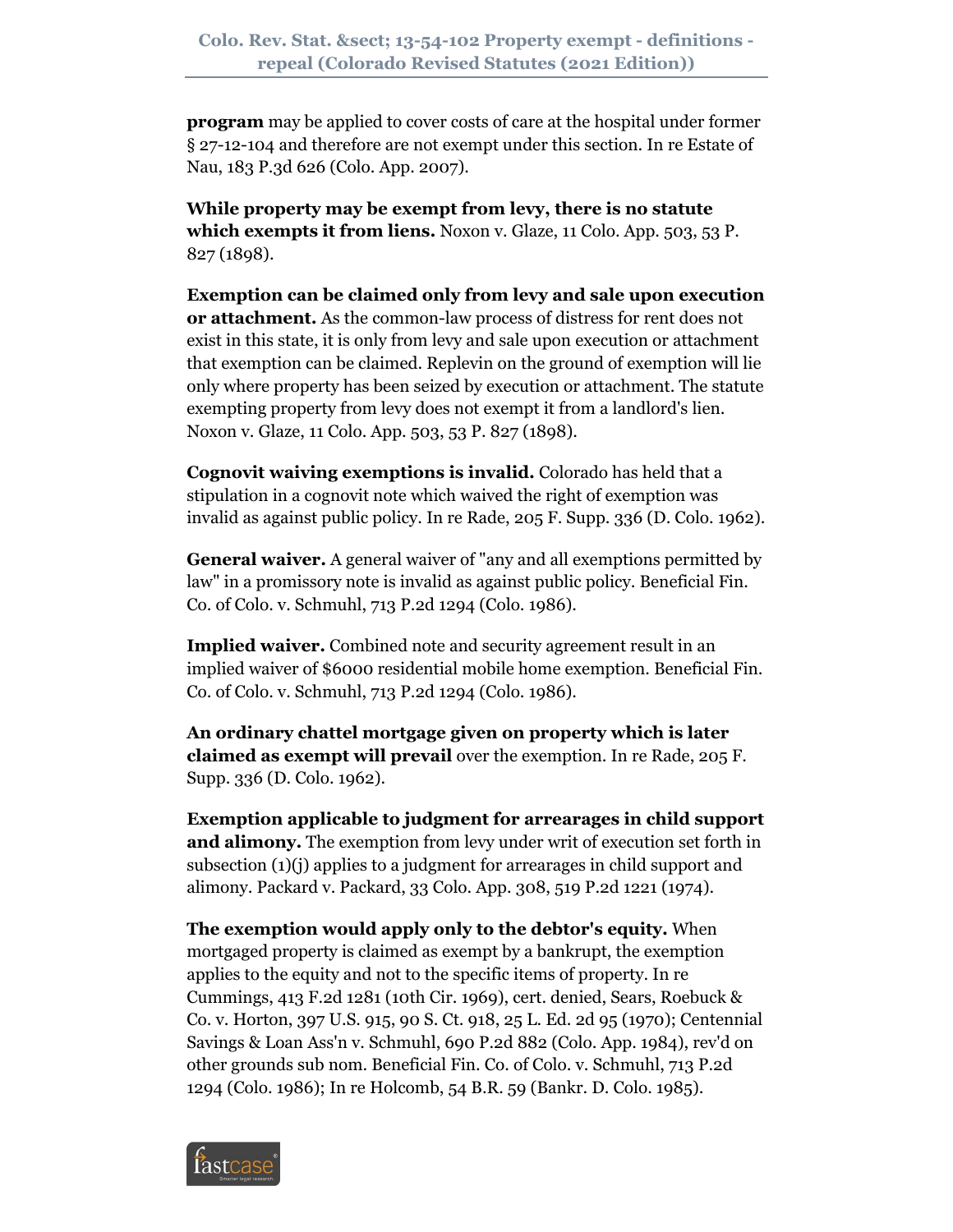**Vendor's assignee cannot resort to exempt property to satisfy judgment.** If the vendor takes a promissory note for the property sold, and transfers the note to a third party, such voluntary transfer of the note does not carry with it to the assignee the right to resort to exempt property to satisfy a judgment which he as assignee may recover upon the note. Whether the heir or personal representative of a deceased vendor would succeed to the privilege of his decedent under the proviso statute was not involved in the controversy in Weil v. Nevitt, 18 Colo. 10, 31 P. 487 (1892).

**Garnishment of former spouse's pension as indemnification for tax liability is not precluded by subsection (1)(s) exempting pension funds from levy and sale under writ of attachment or execution in "any action" brought after a specified date** where relevant action was dissolution, not motion to compel payment of tax. In re Plank, 881 P.2d 486 (Colo. App. 1994).

**Applied** in First Nat'l Bank v. District Court, 652 P.2d 613 (Colo. 1982).

**II. EXEMPT PROPERTY.**

**A. In General.**

**The application of the amended Colorado exemption limits set forth in this section to a loan and security agreement that was entered into prior to the enactment of the amended exemption statute does not constitute a "retrospective" application of state law in violation of art. II, § 11, of the Colorado Constitution and §2-4-202.** In re Larsen, 260 B.R. 174 (Bankr. D. Colo. 2001).

**The application also** does not constitute an unconstitutional "taking" of the loan collateral under the fifth amendment to the United States Constitution and the Constitution of the state of Colorado. In re Larsen, 260 B.R. 174 (Bankr. D. Colo. 2001).

**The application also** does not violate the respective "contracts" clauses of the United States and Colorado Constitutions. In re Larsen, 260 B.R. 174 (Bankr. D. Colo. 2001).

**Notwithstanding the exemption created by subsection (1)(a), public policy prevents the application of an attorney's charging lien against funds owing to a parent as child support.** In re Etcheverry, 921 P.2d 82 (Colo. App. 1996).

**Wife is not a "single person" within meaning of this section** and she is not entitled to any claims for exemption as a "single person". In re Hellman, 474 F. Supp. 348 (D. Colo. 1979).

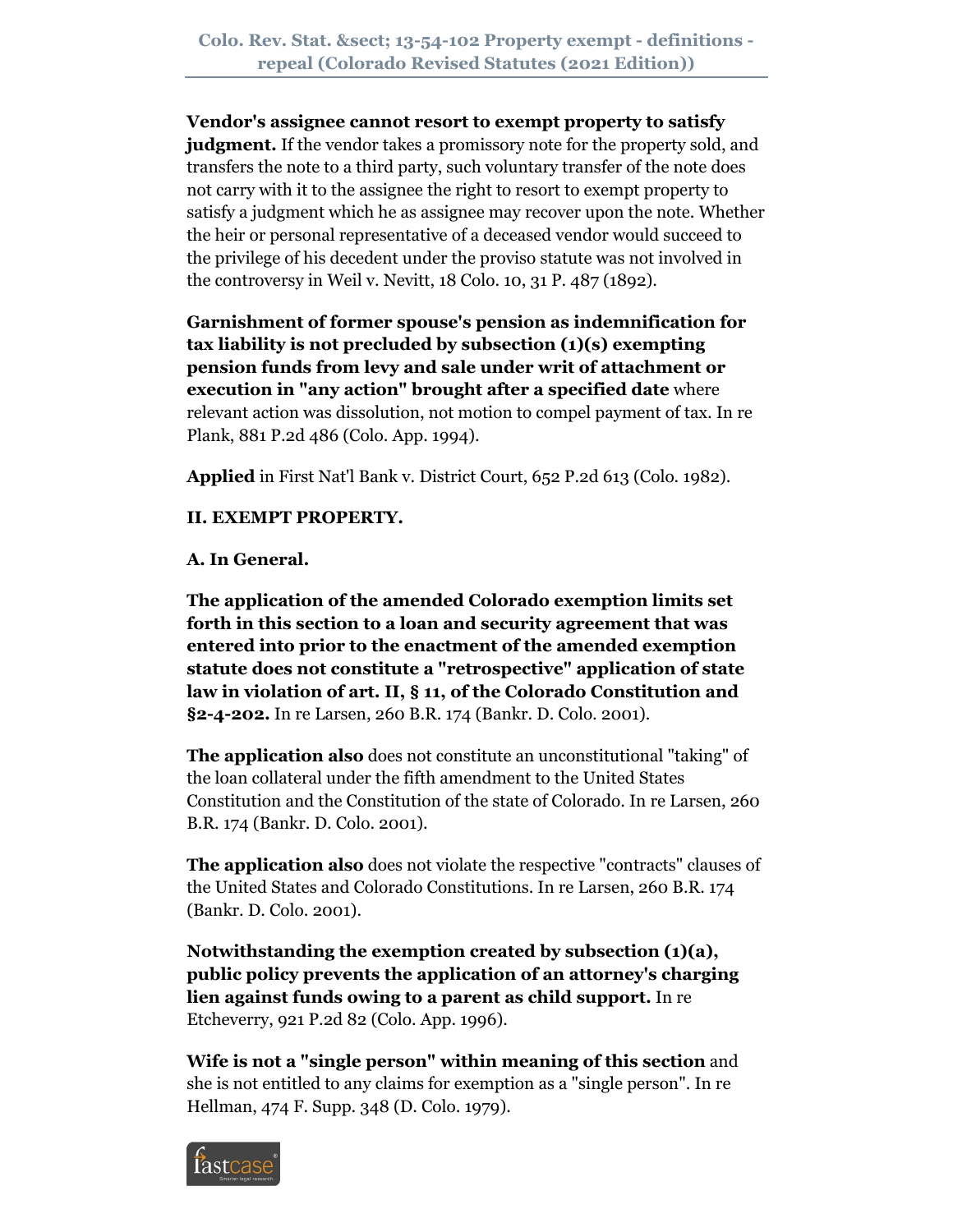**Where husband and wife file separately for bankruptcy,** both the husband and the wife are entitled to the exemptions provided in paragraphs (c) and (e) of subsection (1). In re Hellman, 474 F. Supp. 348 (D. Colo. 1979).

**Subsection (1)(f) permits but one claim for exemption** and where the trustee had allowed that claim in the computation of the assets available for the creditors of the husband, the wife's claim for a similar exemption was disallowed. In re Hellman, 474 F. Supp. 348 (D. Colo. 1979).

**Debtor may claim exemptions under subsection (1)(g) and (1)(i) on the same property.** In re Case, 66 B.R. 44 (Bankr. D. Colo. 1986); In re Larsen, 260 B.R. 174 (Bankr. D. Colo. 2001).

And each debtor can claim the full amount of the exemption under both subsection  $(1)(g)$  and  $(1)(i)$  as these are personal exemptions belonging to each debtor on personalty. In re Larsen, 260 B.R. 174 (Bankr. D. Colo. 2001).

**"Implements"** are defined in Anderson's Law Dictionary to be: "Things necessary to any trade, without which the work cannot be performed". Eckman v. Poor, 38 Colo. 200, 87 P. 1088 (1906).

**Damages for personal injuries includes** damages recovered in actions for breach of warranty, fraud, deceit, or false imprisonment as well as damages for loss of consortium. In re Keyworth, 47 B.R. 966 (Bankr. D. Colo. 1985).

**But excludes** damages under the "Wrongful Death Act" unless the claim was for damages for personal injury suffered by the debtor and punitive damages since they are awarded not because of personal injury but because of malicious, wanton, and reckless actions. In re Keyworth, 47 B.R. 966 (Bankr. D. Colo. 1985).

The exemption for damages for personal injury does not apply to punitive damages that are awarded to punish the wrongdoer and not to compensate the plaintiff for injury. Miller v. Accelerated Bureau of Collections, Inc., 932 P.2d 824 (Colo. App. 1996).

**Subsection (1)(n) does not protect the net proceeds of a personal injury judgment from garnishment for child support obligation.** The plain language of §13-54-106 clearly permits the garnishment of otherwise exempt property or income for the collection of child support arrearages. Drachmeister v. Brassart, 93 P.3d 566 (Colo. App. 2004).

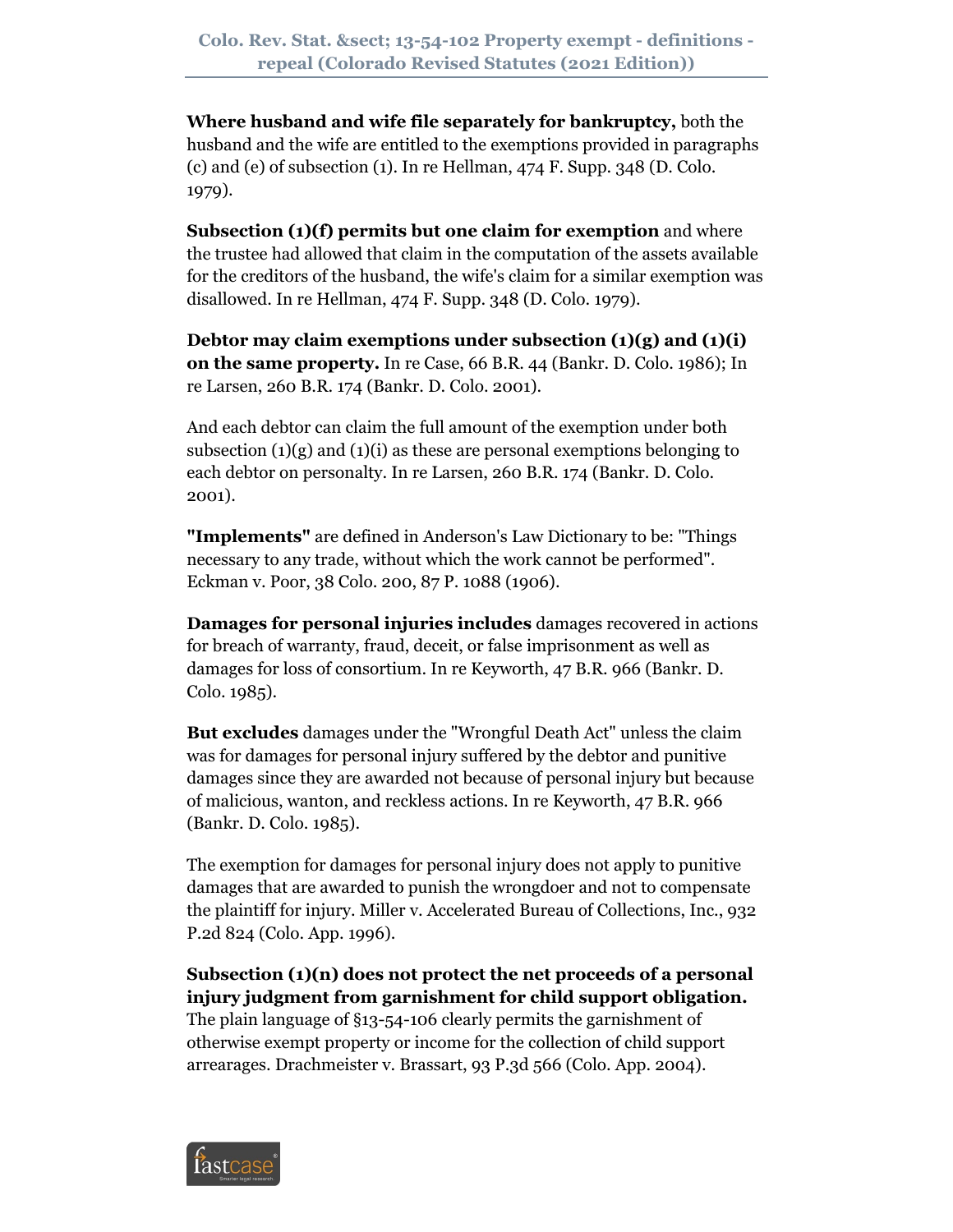**Subsection (1)(o)(II) exemption for mobile home.** Under subsection  $(1)(o)(II)$ , each debtor in a joint case in bankruptcy is entitled to an exemption for a mobile home used as a place of residence and of which each debtor is an owner. In re Janesofsky, 22 B.R. 973 (Bankr. D. Colo. 1982).

**Moneys from federally guaranteed student loan** in student's bank account are exempt from garnishment for judgment based on antecedent business debt owed by student. Schaerrer v. Westman Comm'n Co., 769 P.2d 1058 (Colo. 1989).

**Funds of defendant were not exempt from garnishment** even though those funds were derived from a federal court order requiring defendant to make restitution as a part of a criminal case. Newburn v. RFB Petroleum, Inc., 775 P.2d 93 (Colo. App. 1989).

**Where a non-custodial parent owes a duty of child support,** such parent may not offset that obligation against a personal judgment that the non-custodial parent may have against the custodial parent. Hall v. Hall-Stradley, 776 P.2d 1166 (Colo. App. 1989).

**Exemption for jewelry was denied where debtor failed to provide court with current market value of specific items.** In re Raymond, 132 B.R. 53 (Bankr. D. Colo. 1991).

**Debtor's annuity was not a life insurance policy for purposes of exemption under subsection (1)(l).** In re Raymond, 132 B.R. 53 (Bankr. D. Colo. 1991).

**Because the statute has no restrictive conditions, the term "avails" in subsection (1)(l) includes the cash surrender value of life insurance policies.** In re Griese, 172 B.R. 336 (Bankr. D. Colo. 1994) (decided prior to 1995 amendment to subsection (1)(l)).

**An adoption expense credit is not an earned income tax credit and, therefore, does not qualify as exempt property under subsection (1)(o).** Earned income is not an element of eligibility for the adoption expense credit. Subsection (1)(o) refers to the very unique tax credit program that is based upon earned income. It does not create a generic exemption for all tax credits that use income as a qualifying factor. In re Walsh, 298 B.R. 894 (Bankr. D. Colo. 2003).

**Attorney's charging lien may attach to an award of spousal maintenance.** Because the language of the attorney's lien statute is unambiguous, the levy exception for maintenance payments in this section

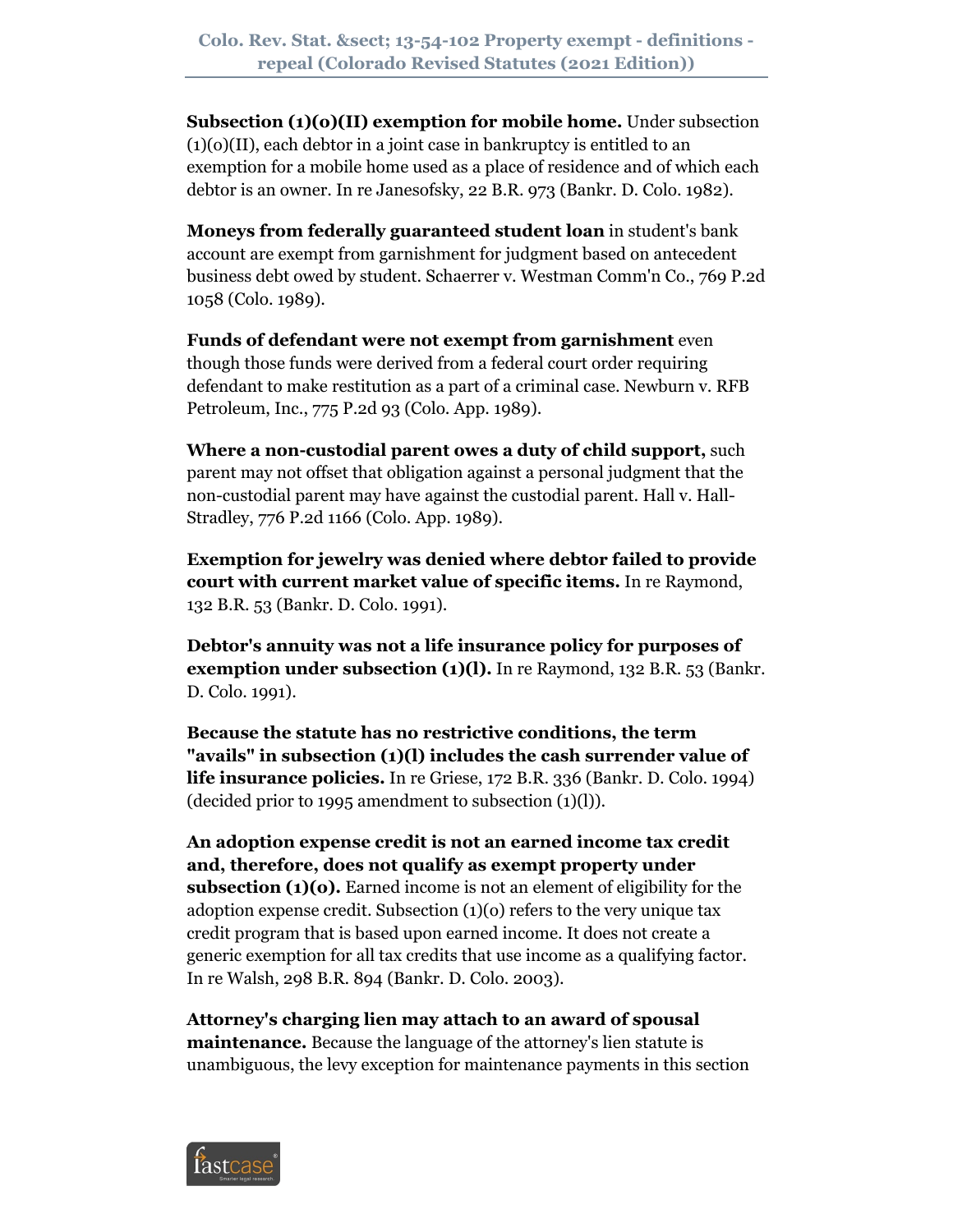is irrelevant to whether such payments fall within the scope of  $\S$  12-5-119. Samuel J. Stoorman & Assocs. v. Dixon, 2017 CO 42, 394 P.3d 691.

# **B. Agriculture.**

# **Debtors engaged in agriculture as their principal occupation**

**where** they began trucking to save their farming business, a business that had been a way of life for each of them and for at least three generations for each of their families; they began trucking with reluctance; debtor wife steadfastly resisted driving a truck but finally did so only as a last resort to save the farming business; it is fairly common for farmers and ranchers in the area to take on employment outside of the family farm for at least part of the year in order to supplement farm income and pay bills; most, if not all, of the income from trucking was dedicated to paying the bills related to the family and its farming and ranching business; both debtors expressed a credible and sincere intent to return to working full-time as farmers/ranchers once they were able to get back on their feet financially; and, while they drove trucks approximately 40 hours per week, they and their children also continued to raise cattle and manage the farm in their spare time. The debtors can, therefore, claim exemptions under subsection (1)(g). In re Larsen, 260 B.R. 174 (Bankr. D. Colo. 2001).

**Debtors' remaining livestock are in the nature of breeding stock, without which it would be virtually impossible for debtors to obtain a fresh start.** The stock is therefore exempt from levy as "tools of the trade" under subsection (1)(g). In re Larsen, 260 B.R. 174 (Bankr. D. Colo. 2001).

# **C. Household Goods.**

**Ownership interest required before exemption may be claimed.** Each Colorado debtor in a joint case is entitled to claim up to \$1,500 a piece in household goods or tools of trade; however, the debtor must have an ownership interest in the property before any exemption may be claimed. In re Ferguson, 15 B.R. 439 (Bankr. D. Colo. 1981); In re Reeder, 60 B.R. 312 (Bankr. D. Colo. 1986).

**Where husband and wife are two separate debtors in a joint petition** in bankruptcy, under subsection (1)(e), each is entitled to claim a \$1,500 exemption for a total exemption of \$3,000 for household goods. In re Alvarez, 14 B.R. 940 (Bankr. D. Colo. 1981).

**Where husband and wife file separately for bankruptcy,** both the husband and the wife are entitled to the exemptions provided in paragraphs

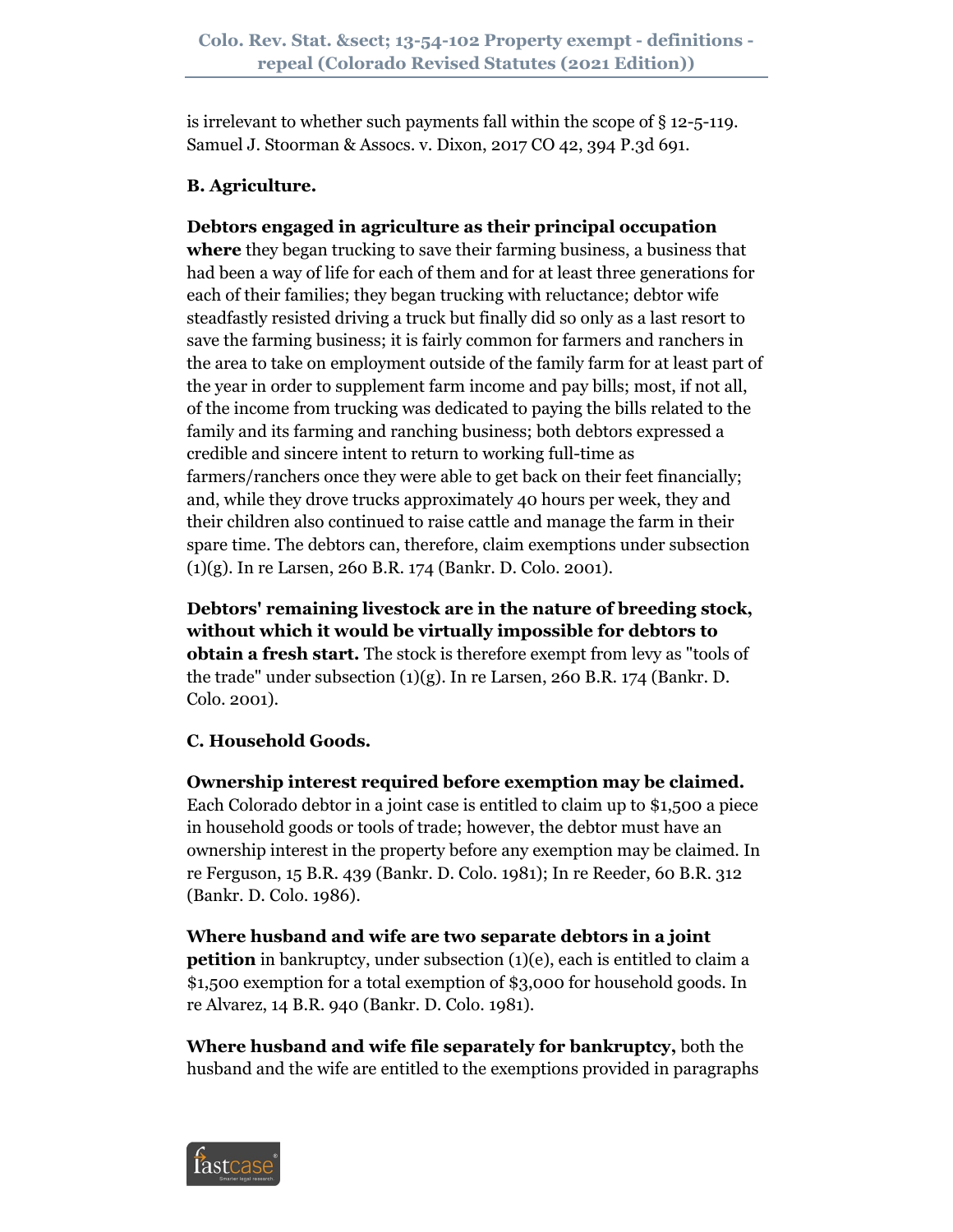(c) and (e) of subsection (1). In re Hellman, 474 F. Supp. 348 (D. Colo. 1979).

**Subsection (1)(e) exemption superior to nonpossessory, nonpurchase money security interest.** A nonpossessory, nonpurchase money security interest in debtors' household goods and household furnishings under § 522 (f) of the federal bankruptcy code, is void to the extent that it impairs the exemption to which the debtors would be entitled under subsection (1)(e) if no security interest existed. Redin v. Fidelity Fin. Servs., 14 B.R. 727 (Bankr. D. Colo. 1981); In re Weiss, 51 B.R. 224 (Bankr. D. Colo. 1985).

**Guns do not constitute household goods** when primarily used as recreational items. In re Greenlee, 61 B.R. 257 (Bankr. D. Colo. 1986).

**Tractor qualified as a household good** because it was necessary to the functioning of the household. In re Sarmiento, 363 B.R. 189 (Bankr. D. Colo. 2006).

**D. Stock in Trade.**

**Debtor may claim exemptions under subsection (1)(g) and (1)(i) on the same property.** In re Case, 66 B.R. 44 (Bankr. D. Colo. 1986); In re Larsen, 260 B.R. 174 (Bankr. D. Colo. 2001).

And each debtor can claim the full amount of the exemption under both subsection  $(1)(g)$  and  $(1)(i)$  as these are personal exemptions belonging to each debtor on personalty. In re Larsen, 260 B.R. 174 (Bankr. D. Colo. 2001).

**Debtor may claim an exemption for "tools of the trade" in his personal bankruptcy when the debtor conducts his business operations through a wholly owned corporation.** In re Calderon, 501 B.R. 726 (Bankr. D. Colo. 2013).

The tools are owned by debtor in his individual capacity and are used and kept by him for purposes of carrying on a gainful occupation, that is, his masonry business. The fact that debtor uses and keeps the tools in relation to work performed through his wholly owned corporation, in itself, does not affect debtor's right to a personal exemption under §13-54-107. In re Calderon, 501 B.R. 726 (Bankr. D. Colo. 2013).

**The words "stock in trade",** in subsection (1)(i), apply to the merchant or shopkeeper, as well as to the mechanic, and include the stock of goods kept on sale by the merchant. Weil v. Nevitt, 18 Colo. 10, 31 P. 487 (1892).

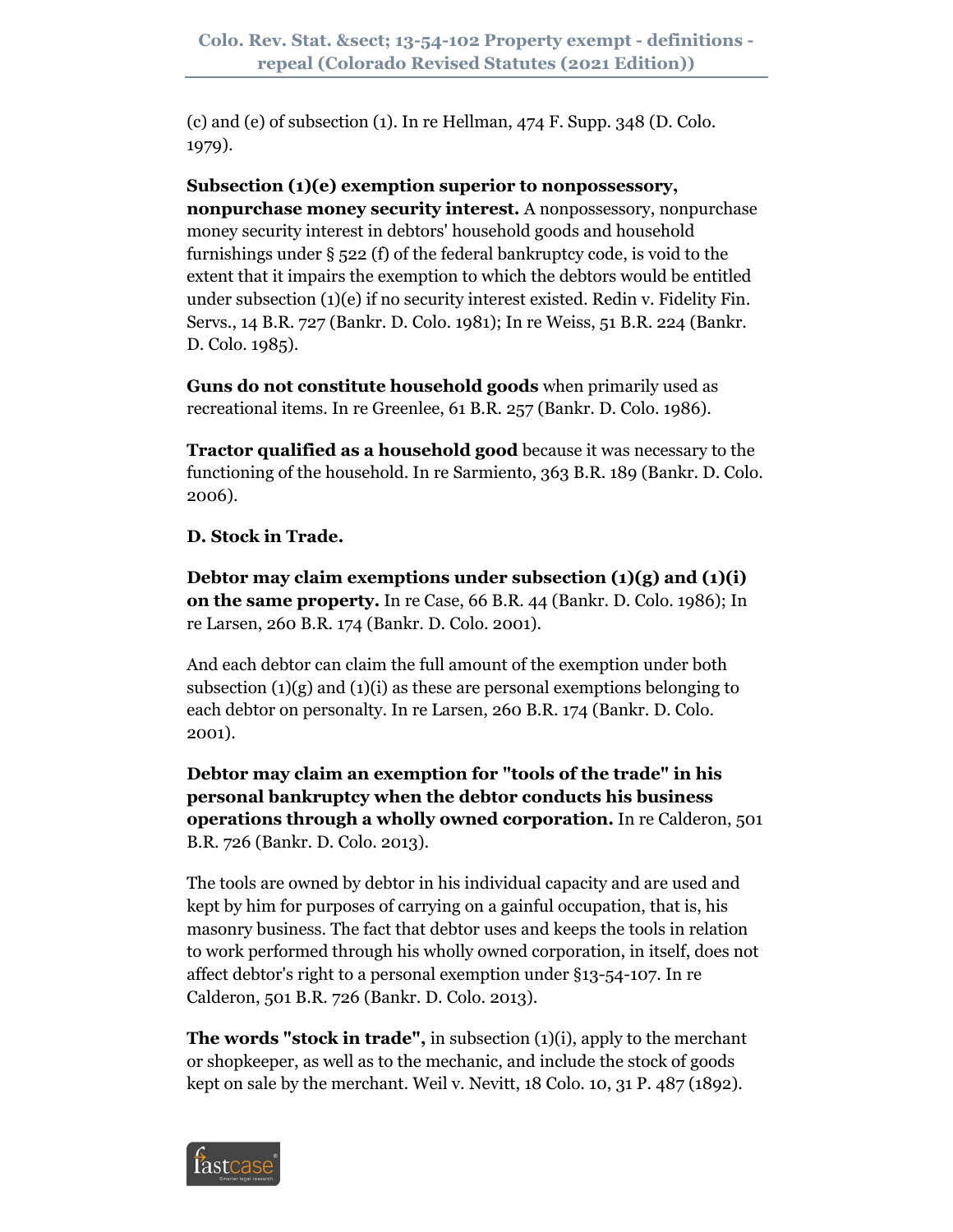**Therefore it includes liquors of a saloonkeeper.** Weil v. Nevitt, 18 Colo. 10, 31 P. 487 (1892).

**Debtors may claim exemptions under subsection (1)(i) where evidence demonstrated** that equipment was not only used by the debtors in their farming and ranching operations but was an integral part of those operations. In re Larsen, 260 B.R. 174 (Bankr. D. Colo. 2001).

**The phrase "gainful occupation" requires at least some aspect of profitability.** In re Sharp, 508 B.R. 457 (10th Cir. 2014).

**In order to disqualify a debtor's claimed tools of trade exemption,** the objecting party must prove by a preponderance of the evidence that the debtor's occupation is unlikely to contribute to the support of the debtor and the debtor's family in any significant way within a reasonable period of time under the specific facts of each case. In re Sharp, 508 B.R. 457 (10th Cir. 2014).

**The phrase "gainful occupation" means the principal work or business for which a person receives compensation or profit,** not reimbursement for the role of foster parent. In re Sedillo, 476 B.R. 619 (Bankr. D. Colo. 2012).

**Under the plain meaning of subsection (1)(i), debtor's role as a foster parent does not qualify for the claimed exemption of a motor vehicle** used by debtor to transport foster children to necessary everyday activities. In re Sedillo, 476 B.R. 619 (Bankr. D. Colo. 2012).

**A debtor may claim a motor vehicle as exempt pursuant to subsection (1)(i) so long as the vehicle qualifies for the exemption.** In re Van Winkle, 265 B.R. 247 (Bankr. D. Colo. 2002); In re Black, 280 B.R. 258 (Bankr. D. Colo. 2002).

**Debtor entitled to claim truck as exempt equipment pursuant to subsection (1)(i) where** debtor used and kept the truck for the specific purpose of carrying on debtor's occupation. In re Van Winkle, 265 B.R. 247 (Bankr. D. Colo. 2002).

**Debtor entitled to claim motor vehicle under subsection (1)(i) where** debtor used the vehicle to carry on a gainful occupation. In re Sackett, 394 B.R. 544 (Bankr. D. Colo. 2008).

**Failure to make selection under this section is waiver of right.** A defendant in attachment, claiming under subsection (1)(i), of "implements or stock in trade used or kept for the purpose of carrying on his trade or business", not specifically exempt by law, is entitled to select such articles as

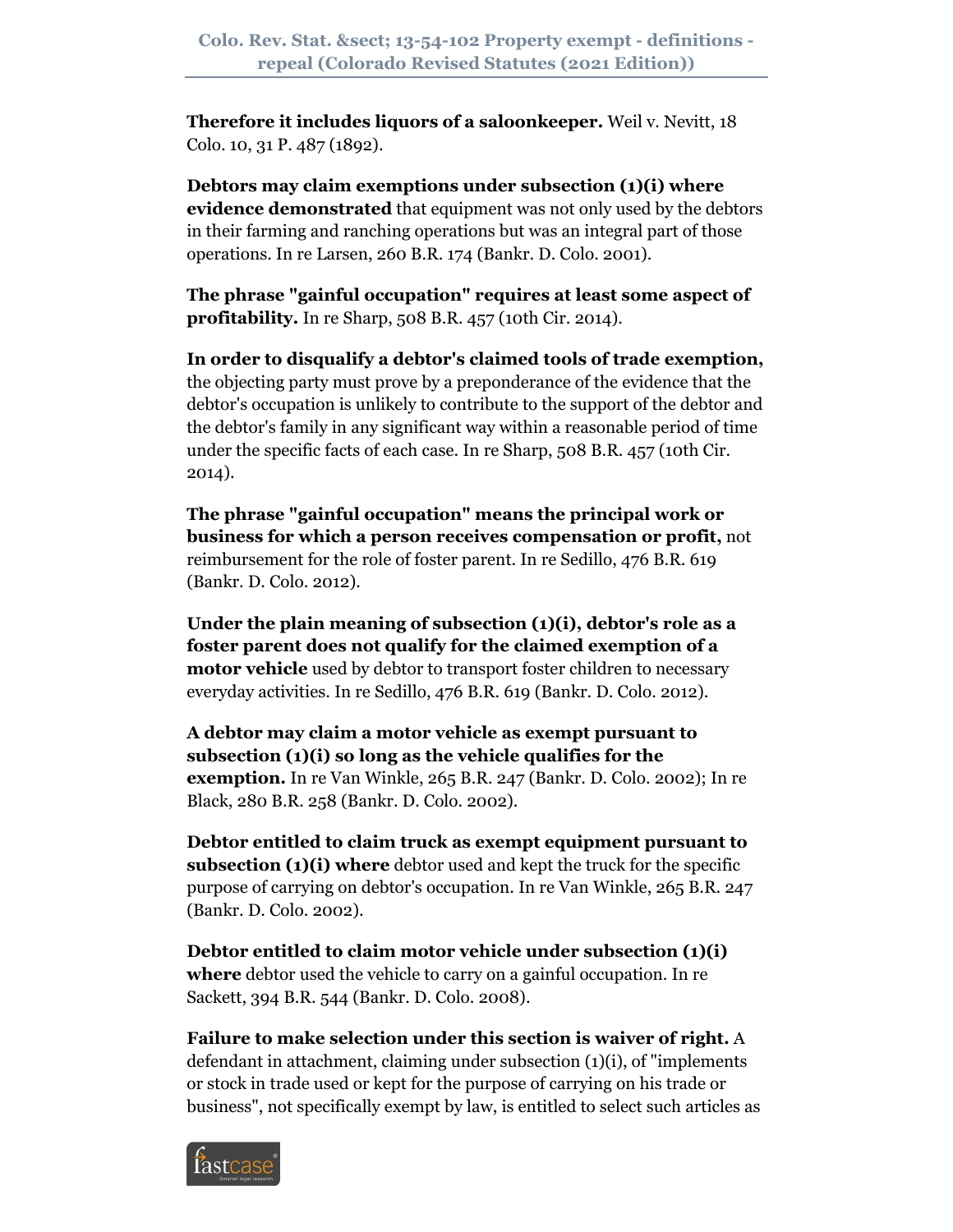are suitable to his trade or business; and a failure on his part to make such selection, is a waiver of his right thereto. Behymer v. Cook, 5 Colo. 395 (1880).

**Property subject to levy and sale under §13-54-103 cannot become exempt under subsection (1)(i).** Behymer v. Cook, 5 Colo. 395 (1880).

**Exemption for stock in trade cannot exceed statutory limit.** The supreme court of Colorado has made statements indicating it would not exempt a tool or instrument, or stock in trade, exceeding the value set by the statute. Watson v. Lederer, 11 Colo. 577, 19 P. 602 (1888).

# **E. Motor Vehicles.**

**Law reviews.** For article, "Exemption of Automobiles from Levy Under Execution or Attachment", see 10 Dicta 143 (1933). For note, "The Status of an Automobile Under the Exemption Laws of Colorado", see 10 Rocky Mt. L. Rev. 269 (1938).

**Subsection (1)(j) provides for an exemption where the debtor uses a motor vehicle for carrying on any gainful occupation.** In re Rade, 205 F. Supp. 336 (D. Colo. 1962).

**Legal title to an automobile is not a requirement of subsection (1)(j)(I).** Subsection (1)(j)(I) allows a debtor to exempt one or more motor vehicles kept and used by the debtor. Hill v. Koching, 338 B.R. 463 (Bankr. D. Colo. 2005).

**Use of vehicle on public highways is not a requirement of subsection (1)(j)(I).** In re Sarmiento, 363 B.R. 189 (Bankr. D. Colo. 2006).

Debtors entitled to claim tractor as exempt motor vehicle. In re Sarmiento, 363 B.R. 189 (Bankr. D. Colo. 2006).

**The application of subsection (1)(j)(II)(A) is expressly limited to debtors who are themselves elderly or disabled** and not to a debtor who keeps and uses a motor vehicle for the purpose of obtaining medical care for a disabled dependent. In re Coleman, 208 B.R. 739 (Bankr. D. Colo. 1997).

**Debtor's son's manic-depressive mental condition was not disabling under subsection (1)(j)(II)(A)** where there was no evidence or offer of proof of any inability of the son to maintain gainful employment. In re Coleman, 208 B.R. 739 (Bankr. D. Colo. 1997).

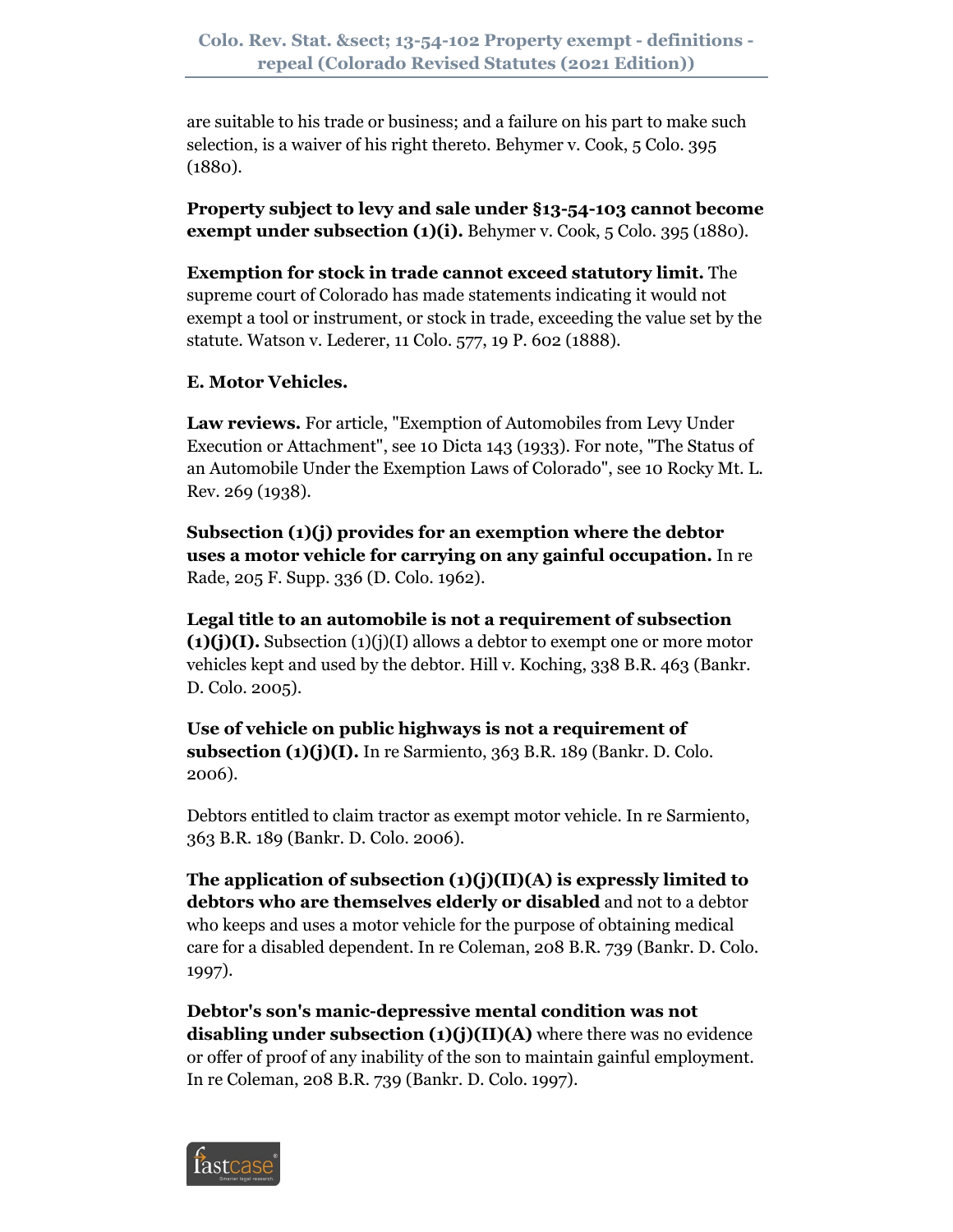**For evidence supporting ruling that automobile was not exempt,** see Law v. Simon, 110 Colo. 545, 136 P.2d 520 (1943).

#### **F. Pensions and Retirement Plans.**

**Subsection (1)(s) applies only to original actions, writs of garnishments, issued by a court on or after May 1, 1991.** Guidry v. Sheet Metal Wkrs. Intern. Ass'n, Local 9, 10 F.3d 700 (10th Cir. 1993).

**And the exemption does not apply in any action for dissolution of marriage in which the petition was filed before May 1, 1991.** In re LeBlanc, 944 P.2d 686 (Colo. App. 1997).

**Plain meaning of "retirement plan"** is not limited to plans that possess attributes of ERISA-qualified or tax-qualified plans. A future retirement obligation by company is therefore exempt from attachment or garnishment under subsection (1)(s). Dillabaugh v. Ellerton, 259 P.3d 550 (Colo. App. 2011).

**Health savings account is not a "retirement plan" as contemplated by subsection (1)(s).** The plain meaning of "retirement plan" is a plan intended to provide an income to a person after that person retires from a career. Comm'l Research, LLC v. Roup, 2013 COA 163, 353 P.3d 859, aff'd, 2015 CO 38, 349 P.3d 273.

**Subsection (1)(s) is preempted by the federal Employee Retirement Income Security Act (ERISA) because it imposes limitations not imposed by ERISA on a spouse's right to receive retirement plan funds under a qualified domestic relations order (QDRO).** Court may use a QDRO to satisfy husband's unpaid obligations relating to the dissolution of marriage, including those for child support, maintenance, and attorney fees and, doing so, does not violate the antialienation provisions of ERISA or the internal revenue code. Further, a QDRO issued for this purpose does not result in an improper modification of the property division provisions of the decree. In re Drexler, 2013 COA 43, 315 P.3d 179.

**Funds in a savings account that were the balance remaining from a lump-sum distribution from a retirement account are not exempt under subsection (1)(s).** In re Gordon, 791 F.3d 1182 (10th Cir. 2015).

**G. Life Insurance.**

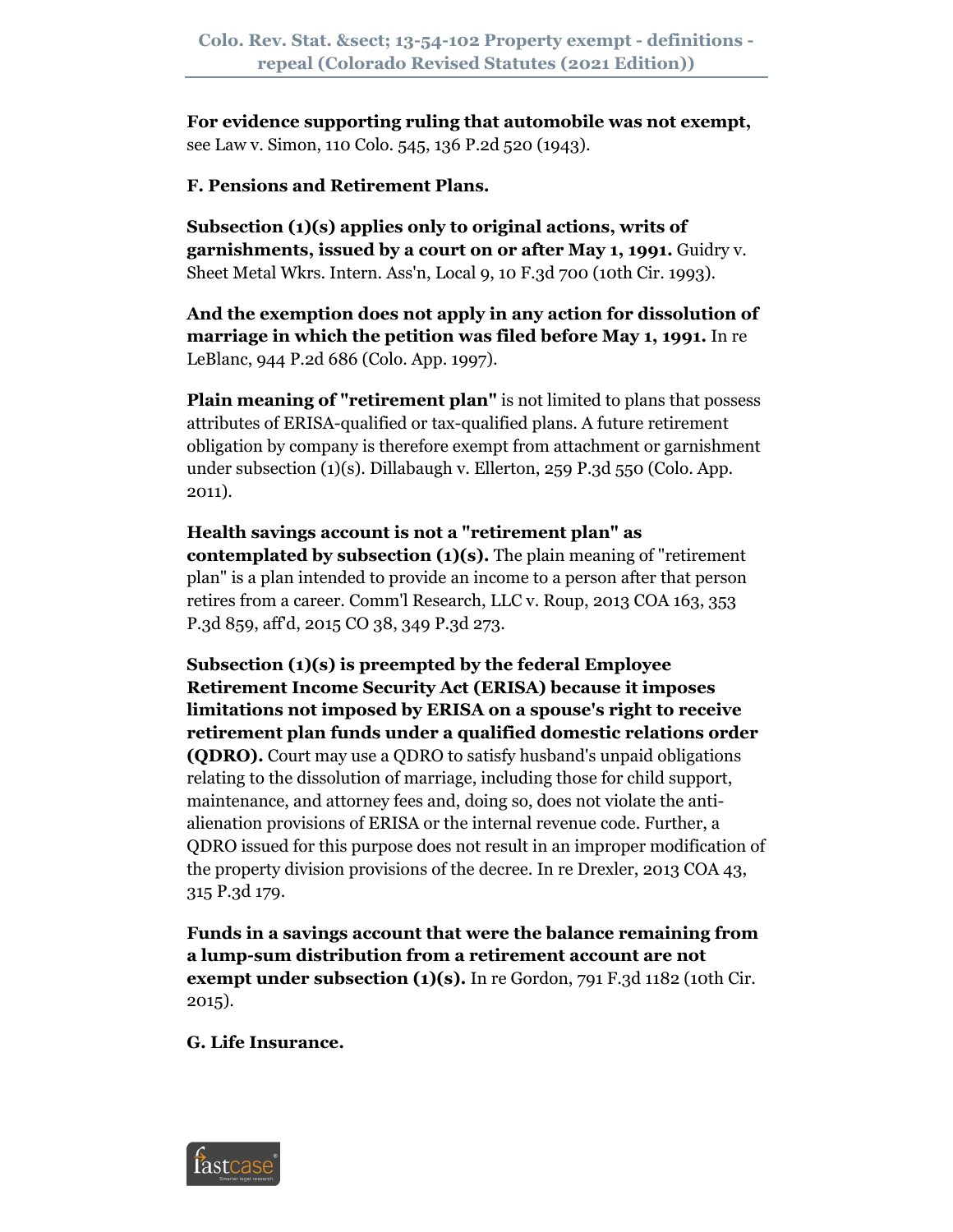**Statute exempts from garnishment the "cash surrender value" of a life insurance policy** up to \$25,000. In re Gedgaudas, 978 P.2d 677 (Colo. App. 1999).

**The exclusion from the exemption is the only garnishable or attachable asset**, measured by the incremental increases in "cash value" occasioned by the making of contributions to the policy through payment of premiums. In re Gedgaudas, 978 P.2d 677 (Colo. App. 1999); In re Moosman, 473 B.R. 385 (Bankr. D. Colo. 2012).

**If on the date of bankruptcy a debtor's life insurance policy has a cash surrender value equal to or less than the amount debtor's contributions** during the prior four years have increased the cash value of the policy, the entire cash surrender value is non-exempt. In re Moosman, 473 B.R. 385 (Bankr. D. Colo. 2012).

# **H. Income Tax Refund.**

**The nonrefundable portion of the child tax credit of 26 U.S.C. §24(a) is not exempt property under subsection (1)(o) of this section** and therefore is not exempt from a bankruptcy estate because it does not constitute a payment under the internal revenue code and thus cannot give rise to a refund. In re Borgman, 698 F.3d 1255 (10th Cir. 2012).

(1) For specific exemptions for cemetery company property, see §7-47-106; for workers' compensation benefits, see §8-42-124; for employment security benefits, see §8-80-103; for delinquent insurance company assets, see §10- 3-556; for group life insurance proceeds, see §10-7-205; for fraternal benefit society insurance benefits, see §10-14-403; for constitutional state officers' fees or salaries, see §13-61-101; for family allowance from estate, see §15-11- 403; for public assistance payments, see §26-2-131; for homestead exemptions, see part 2 of article 41 of title 38.

(2) For the legislative declaration contained in the 2007 act amending subsections (1)(b), (1)(g), (1)(i), (1)(j), (1)(o), and (1)(u) and enacting subsections  $(1)(v)$  and  $(5)$ , see section 1 of chapter 226, Session Laws of Colorado 2007. For the legislative declaration in SB 20-211, see section 1 of chapter 140, Session Laws of Colorado 2020.

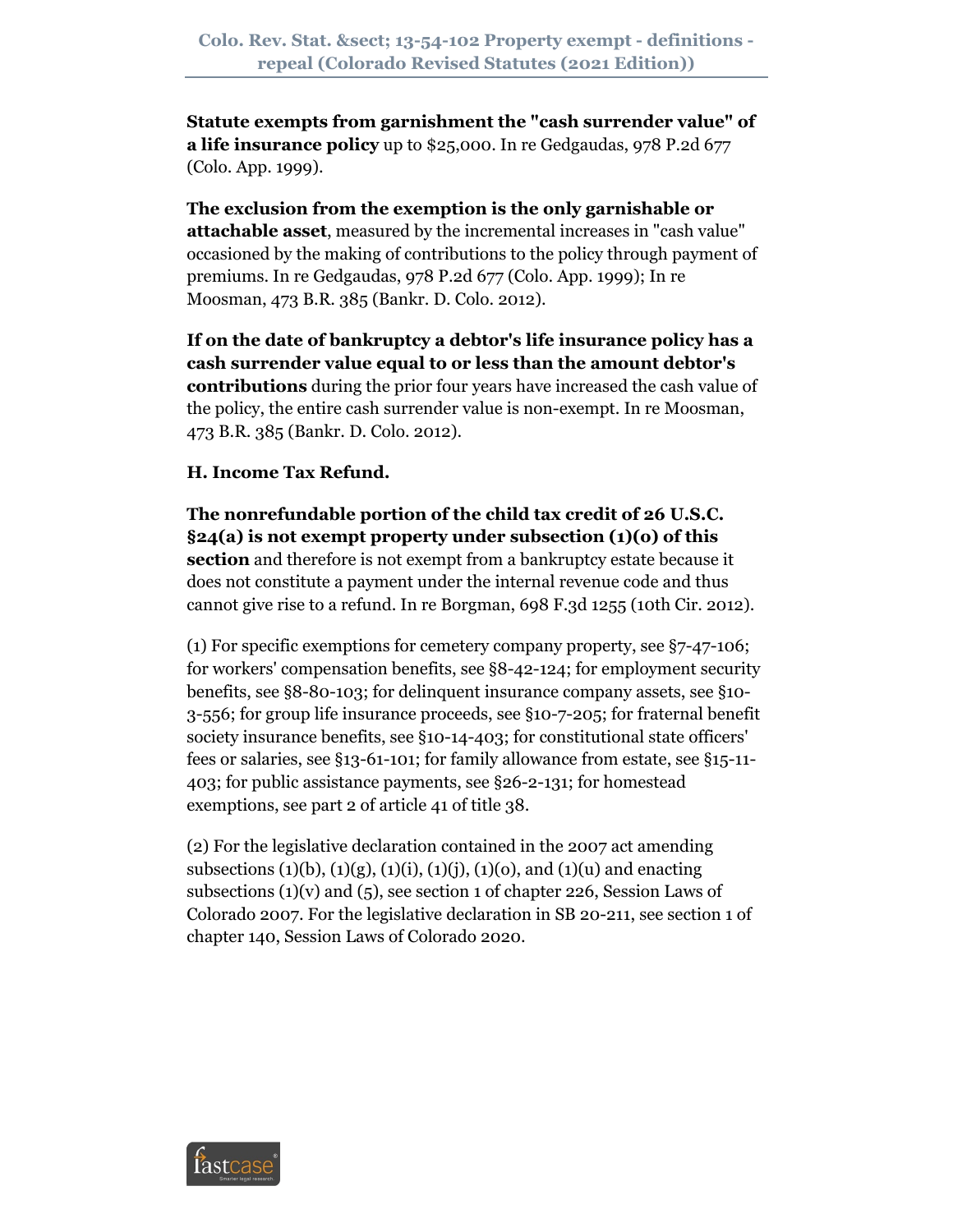**Colo. Rev. Stat. § 13-54-102.5 Child support payments exemption - deposit into custodial account (Colorado Revised Statutes (2021 Edition))**

# **§ 13-54-102.5. Child support payments - exemption - deposit into custodial account**

(1) Any past or present child support obligation owed by a parent or child support payment made by a parent that is required by a support order is exempt from levy under writ of attachment or writ of execution for any debt owed by either parent. A child support payment is no longer exempt under the provisions of this section if the recipient of the payment intermingles the payment with any other moneys.

(2) A child support payment is only exempt under the provisions of subsection (1) of this section after the payment is deposited in a bank, savings and loan, or credit union account if the account is a custodial account for the benefit of the child designated for child support payments and if no moneys other than child support payments made pursuant to a support order or interest earned on the moneys in the account are deposited into the account.

(L. 94: Entire section added, p. 1210, § 2, effective May 22.)

#### **ANNOTATION**

**Notwithstanding the exemption created by subsection (1), public policy prevents the application of an attorney's charging lien against funds owing to a parent as child support.** In re Etcheverry, 921 P.2d 82 (Colo. App. 1996).

**Special coordinator appointed to arbitrate during a postdissolution of marriage proceeding violated this section by requesting that her fees be paid from child support funds deposited in the court registry.** Although the coordinator did not employ writs of attachment or execution to obtain payment, coordinator's behavior was functionally equivalent to extracting payment for a parent's debt from a child support payment. In re Eggert, 53 P.3d 794 (Colo. App. 2002).

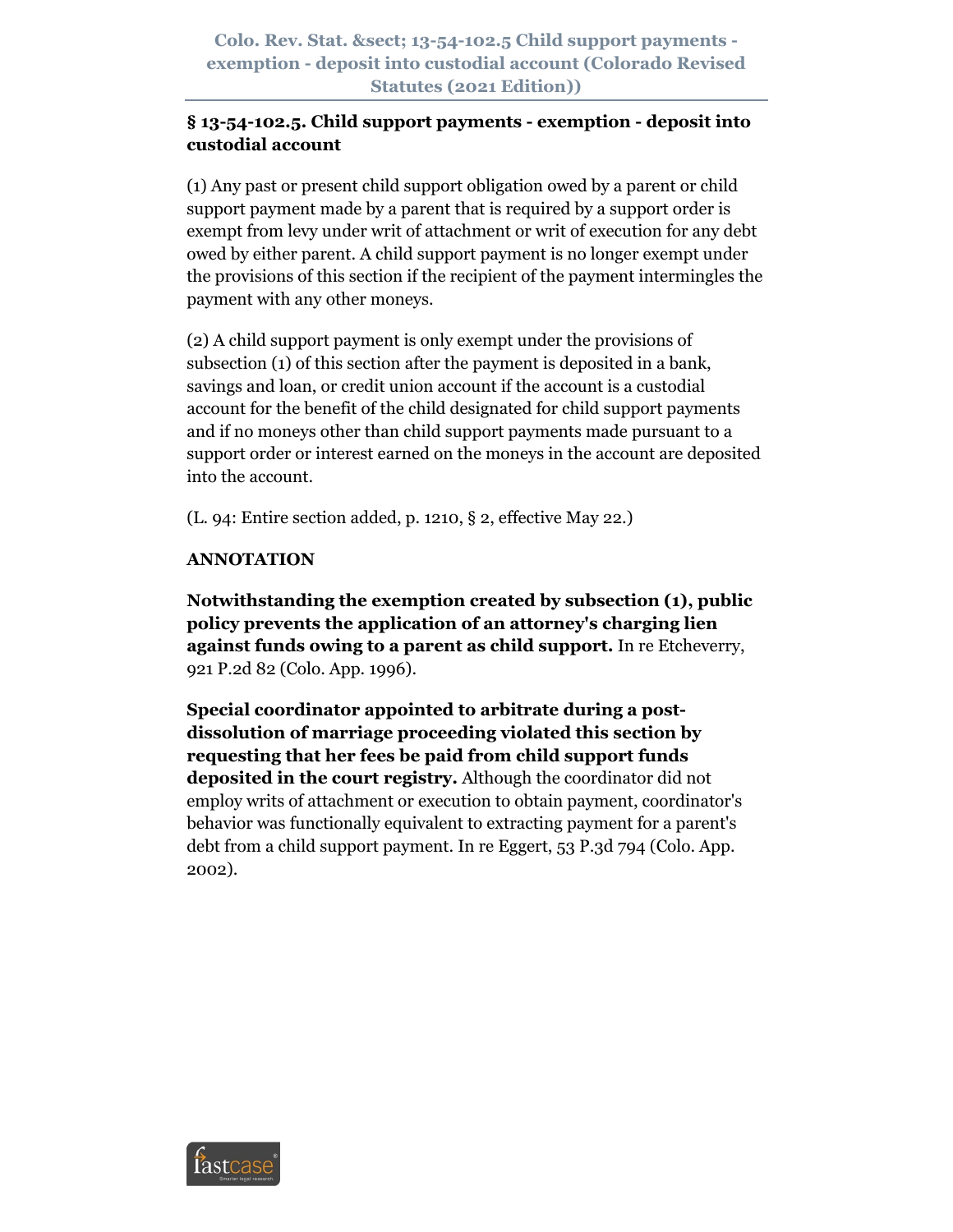#### **§ 13-54-103. No exemption for purchase price**

None of the property described in section 13-54-102 shall be exempt from levy and sale on writ of attachment or writ of execution for the purchase price of such property.

(L. 59: p. 532, § 3. CRS 53: § 77-13-3. C.R.S. 1963: § 77-2-3.)

# **ANNOTATION**

**Annotator's note.** Since § 13-54-103 is similar to the repealed second proviso to CSA, C. 13, § 14 and laws antecedent thereto, relevant cases construing those provisions have been included in the annotations to this section.

**This section is for the protection of the vendor** who has parted with his property without getting his pay for it; it is a privilege personal to the vendor. Weil v. Nevitt, 18 Colo. 10, 31 P. 487 (1892).

**It is analogous to the vendor's lien for purchase price of real estate.** The privilege which the statute secures to the vendor would seem to bear a close analogy to the vendor's lien for the purchase price of real estate. Weil v. Nevitt, 18 Colo. 10, 31 P. 487 (1892).

**No property is exempt from levy to satisfy a claim for the purchase money thereof.** Behymer v. Cook, 5 Colo. 395 (1880).

**This section itself does not create a lien on exempt property.** As this section indicates, exempt personal property is subject to levy of attachment for the purchase price thereof. But it has been held that such a statutory provision in itself does not create a lien in exempt property. In re Rade, 205 F. Supp. 336 (D. Colo. 1962).

**It has been indicated that a favorable attitude towards equitable liens prevails in Colorado.** In re Rade, 205 F. Supp. 336 (D. Colo. 1962).

**Applied** in Packard v. Packard, 33 Colo. App. 308, 519 P.2d 1221 (1974); In re Seguin, 76 B.R. 175 (Bankr. D. Colo. 1987).

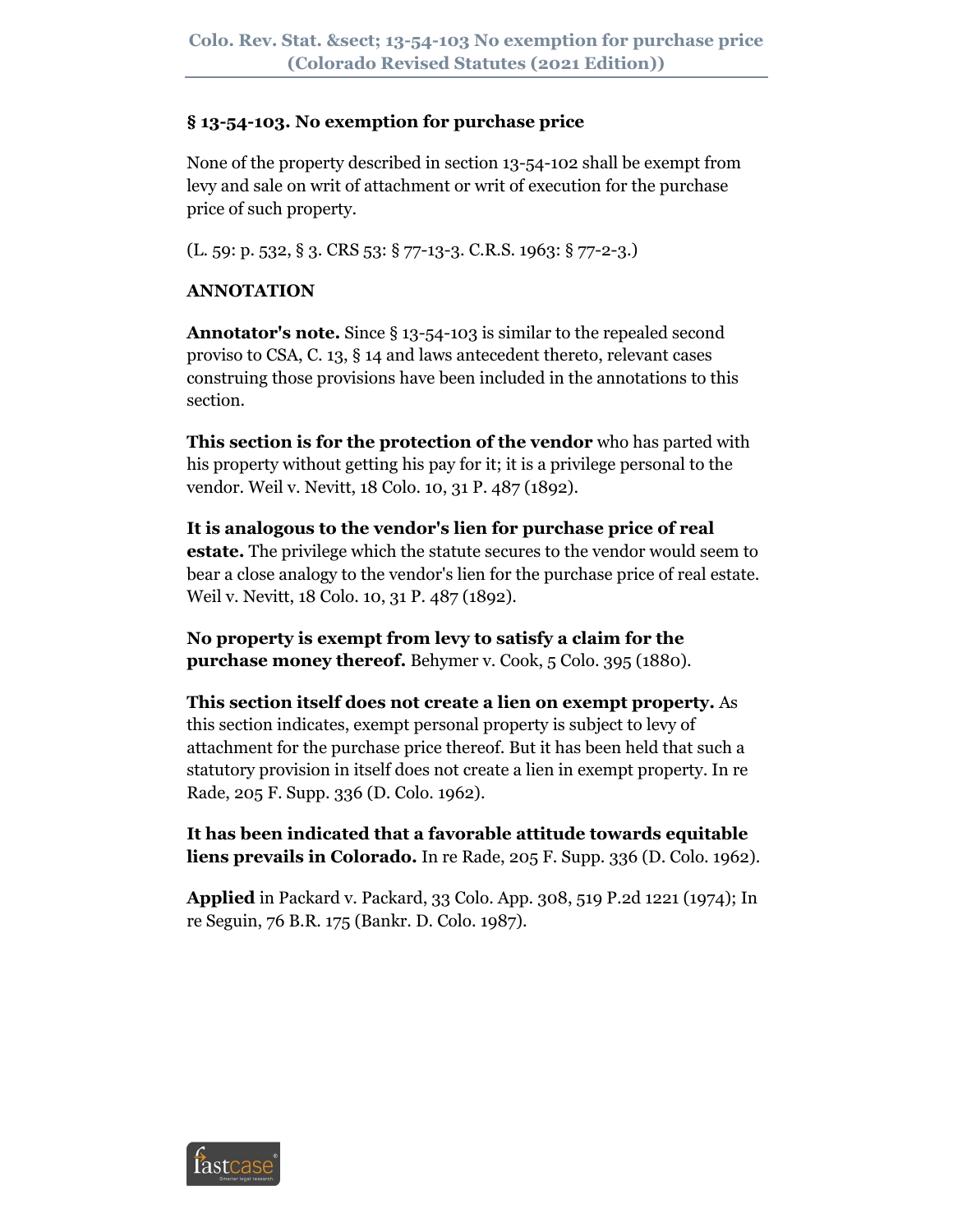# **§ 13-54-104. Restrictions on garnishment and levy under execution or attachment - definitions**

(1) As used in this section, unless the context otherwise requires:

(a) "Disposable earnings" means that part of the earnings of any individual remaining after the deduction from those earnings of any amounts required by law to be withheld and after the deduction of the cost of any health insurance provided by the individual pursuant to section 14-14-112 and the cost of any health insurance for the individual or members of the individual's household that is provided by the individual's employer and withheld from the individual's earnings. In the case of an order for the support of a spouse, former spouse, or dependent child, "disposable earnings" includes money voluntarily deposited in tax-deferred compensation funds.

(b)

(I) "Earnings" means:

(A) Compensation paid or payable to an individual employee or independent contractor for personal labor or services;

(B) Funds held in or payable from any health, accident, or disability insurance.

(II) For the purposes of writs of garnishment that are the result of a judgment taken for arrearages for child support or for child support debt, for restitution for the theft, embezzlement, misappropriation, or wrongful conversion of public property, or in the event of a judgment for a willful and intentional violation of fiduciary duties to a public pension plan where the offender or a related party received direct financial gain, "earnings" also means:

(A) Workers' compensation benefits;

(B) Any pension or retirement benefits or payments, including but not limited to those paid pursuant to articles 51, 54, 54.5, and 54.6 of title 24, C.R.S., and articles 30.5 and 31 of title 31, C.R.S.;

(C) Dividends, severance pay, royalties, monetary gifts, monetary prizes, excluding lottery winnings not required by the rules of the Colorado lottery commission to be paid only at the lottery office, taxable distributions from general partnerships, limited partnerships, closely held corporations, or limited liability companies, interest, trust income, annuities, capital gains, or rents;

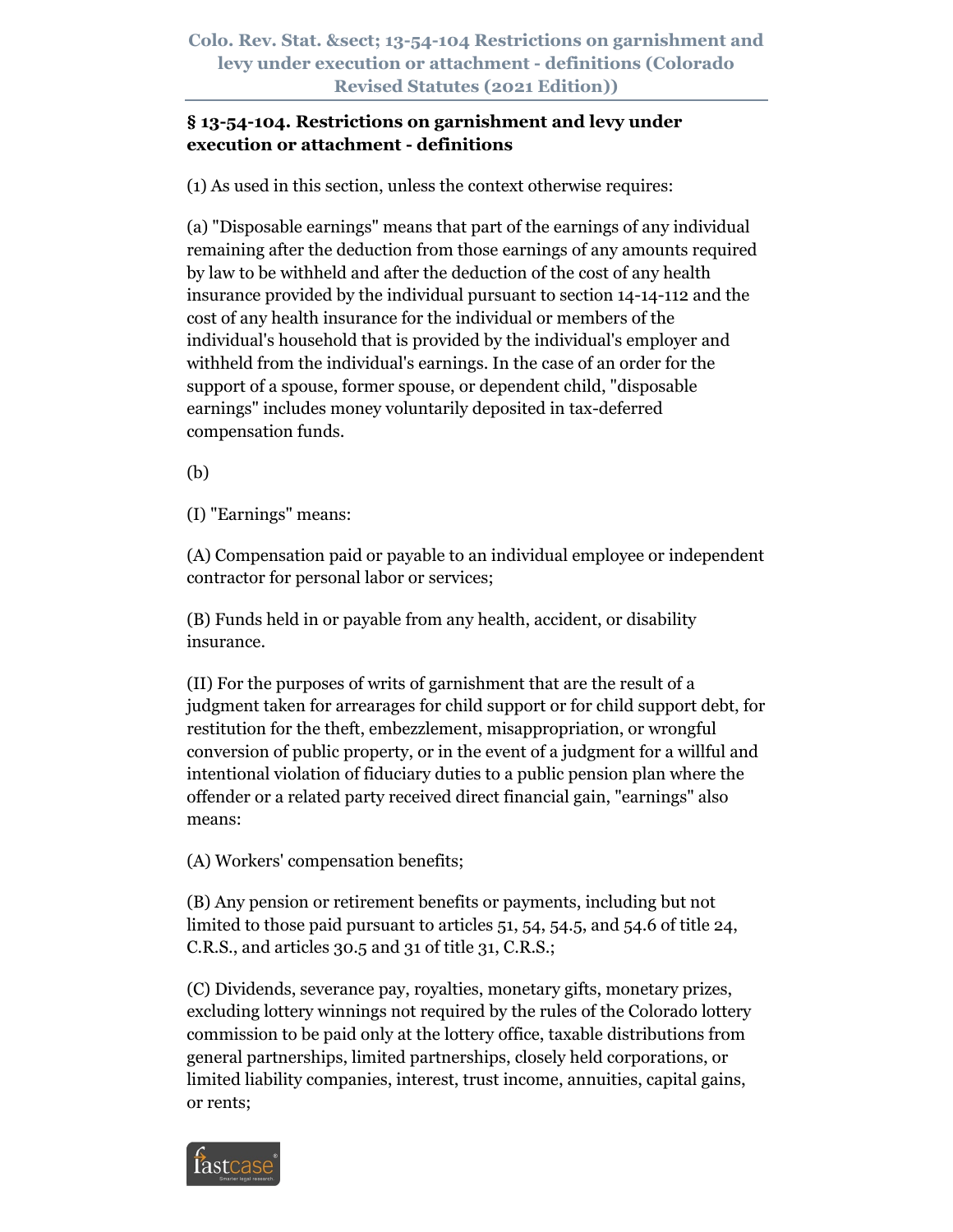(D) Any funds held in or payable from any health, accident, disability, or casualty insurance to the extent that such insurance replaces wages or provides income in lieu of wages; and

(E) Tips declared by the individual for purposes of reporting to the federal internal revenue service or tips imputed to bring the employee's gross earnings to the minimum wage for the number of hours worked, whichever is greater.

(III) For the purposes of writs of garnishment issued by the state agency responsible for administering the state medical assistance program, which writs are issued as a result of a judgment for medical support for child support or for medical support debt, "earnings" includes:

(A) Payments received from a third party to cover the health care cost of the child but which payments have not been applied to cover the child's health care costs;

(A.5) Unemployment insurance benefits; and

(B) State tax refunds.

(IV) For the purposes of writs of garnishment issued by a county department of human or social services responsible for administering the state public assistance programs, which writs are issued as a result of a judgment for a debt for fraudulently obtained public assistance, fraudulently obtained overpayments of public assistance, or excess public assistance paid for which the recipient was ineligible, "earnings" includes workers' compensation benefits.

(V) For the purposes of attachments of earnings or writs of garnishment that are the result of a judgment taken for court assessments including fines, fees, costs, restitution, and surcharges pursuant to section 16-11-101.6 or section 16-18.5-105, C.R.S., "earnings" also means those enumerated under subparagraph (I) of this paragraph (b).

(1.1) Repealed.

(2)

(a) Except as provided in subsection (3) of this section, the maximum part of the aggregate disposable earnings of an individual for any workweek that is subjected to garnishment or levy under execution or attachment may not exceed:

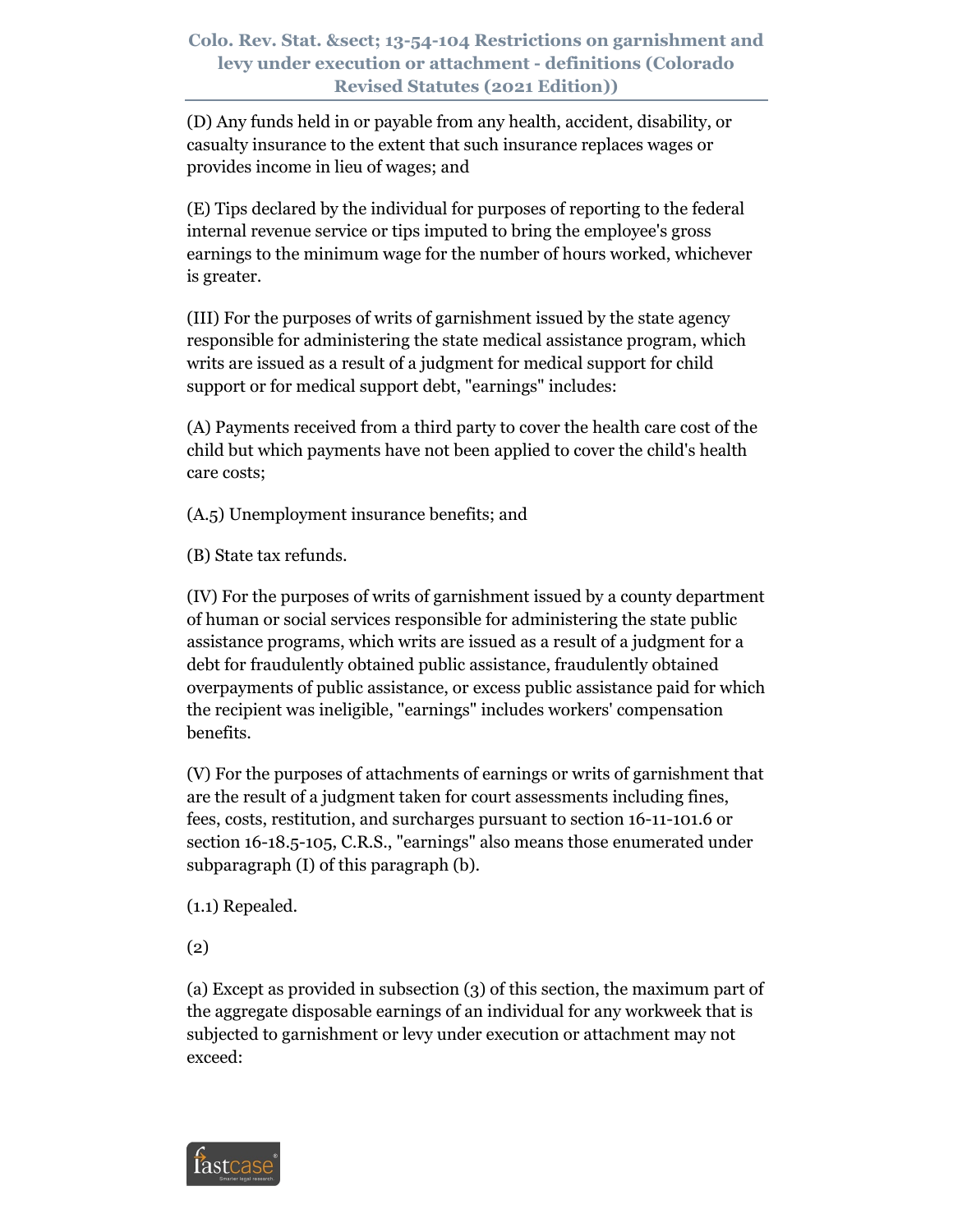(I) For debts other than debts pursuant to subsection  $(2)(a)(II)$  of this section, the lesser of:

(A) Twenty percent of the individual's disposable earnings for that week; or

(B) The amount by which the individual's disposable earnings for that week exceed forty times the federal minimum hourly wage prescribed by 29 U.S.C. sec. 206(a)(1) in effect at the time the earnings are payable; or

(C) The amount by which the individual's disposable earnings for that week exceed forty times the state minimum hourly wage pursuant to section 15 of article XVIII of the state constitution in effect at the time the earnings are payable;

(D) Notwithstanding the provisions of subsections  $(2)(a)(I)(A)$ ,  $(2)(a)(I)(B)$ , and  $(2)(a)(I)(C)$  of this section, a judgment debtor may file a written objection pursuant to section  $13-54.5-108(1)(a)$ , without the necessity of conferring with the garnishee, and seek a hearing pursuant to section 13- 54.5-109(1)(a). At the hearing the judgment debtor may establish that a greater portion of the judgment debtor's disposable earnings should be exempt from garnishment for the support of the judgment debtor or the judgment debtor's family supported, in whole or in part, by the judgment debtor. At such hearing, the court shall, pursuant to section 13-54.5-109(2), determine whether the earnings of the judgment debtor following garnishment, together with any other income received by the judgment debtor's family, are insufficient to pay the actual and necessary living expenses of the judgment debtor or the judgment debtor and judgment debtor's family based upon proof of such expenses incurred during the sixty days prior to the hearing. In making this determination, the living expenses the court must consider include, but are not limited to, the following: Rent or mortgage; utilities; food and household supplies; medical and dental expenses; child care; clothing; education; transportation; and maintenance, alimony, or child support. If the court makes a determination of insufficiency, it shall order that more of the judgment debtor's disposable earnings should be exempt from garnishment than prescribed by subsections  $(2)(a)(I)(A), (2)(a)(I)(B),$  and  $(2)(a)(I)(C)$  of this section.

(II) For debts for fraudulently obtained public assistance or fraudulently obtained overpayments collected pursuant to section 26-2-128(1)(a), C.R.S., the lesser of:

(A) Thirty-five percent of the individual's disposable earnings for that week; or

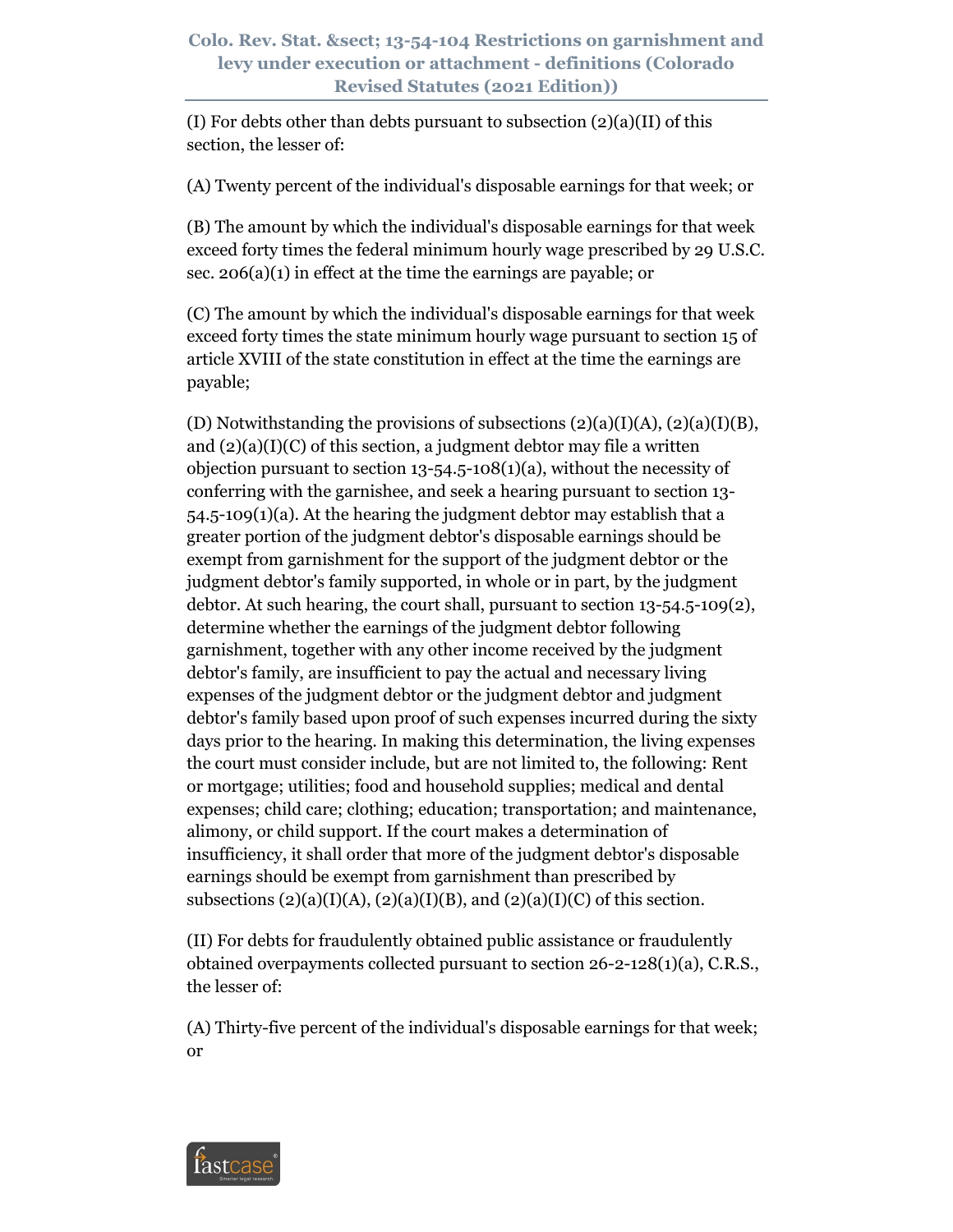(B) The amount by which the individual's disposable earnings for that week exceed thirty times the federal minimum hourly wage prescribed by section 206 (a)(1) of title 29 of the United States Code in effect at the time the earnings are payable; or

(C) The amount by which the individual's disposable earnings for that week exceed thirty times the state minimum hourly wage pursuant to section 15 of article XVIII of the state constitution in effect at the time the earnings are payable.

(b) In the case of earnings for any pay period other than a week, a multiple of the federal minimum hourly wage or the state minimum hourly wage, equivalent in effect to that set forth in paragraph (a) of this subsection (2) shall be used.

(3)

(a) The restrictions of subsection (2) of this section do not apply in the case of:

(I) Any order for the support of any person issued by a court of competent jurisdiction or in accordance with an administrative procedure which is established by state law, which affords substantial due process, and which is subject to judicial review;

(II) Any order of any court of the United States having jurisdiction over cases under chapter 13 of title 11 of the United States Code, the federal bankruptcy code of 1978;

(III) Any debt due for any state or federal tax.

(b)

(I) The maximum part of the aggregate disposable earnings of an individual for any workweek which is subject to garnishment or levy under execution or attachment to enforce any order for the support of any person shall not exceed:

(A) Where such individual is supporting his spouse or dependent child, other than a spouse or child with respect to whose support such order is used, fifty percent of such individual's disposable earnings for that week; and

(B) Where such individual is not supporting a spouse or dependent child as described in sub-subparagraph (A) of this subparagraph (I), sixty percent of such individual's disposable earnings for that week.

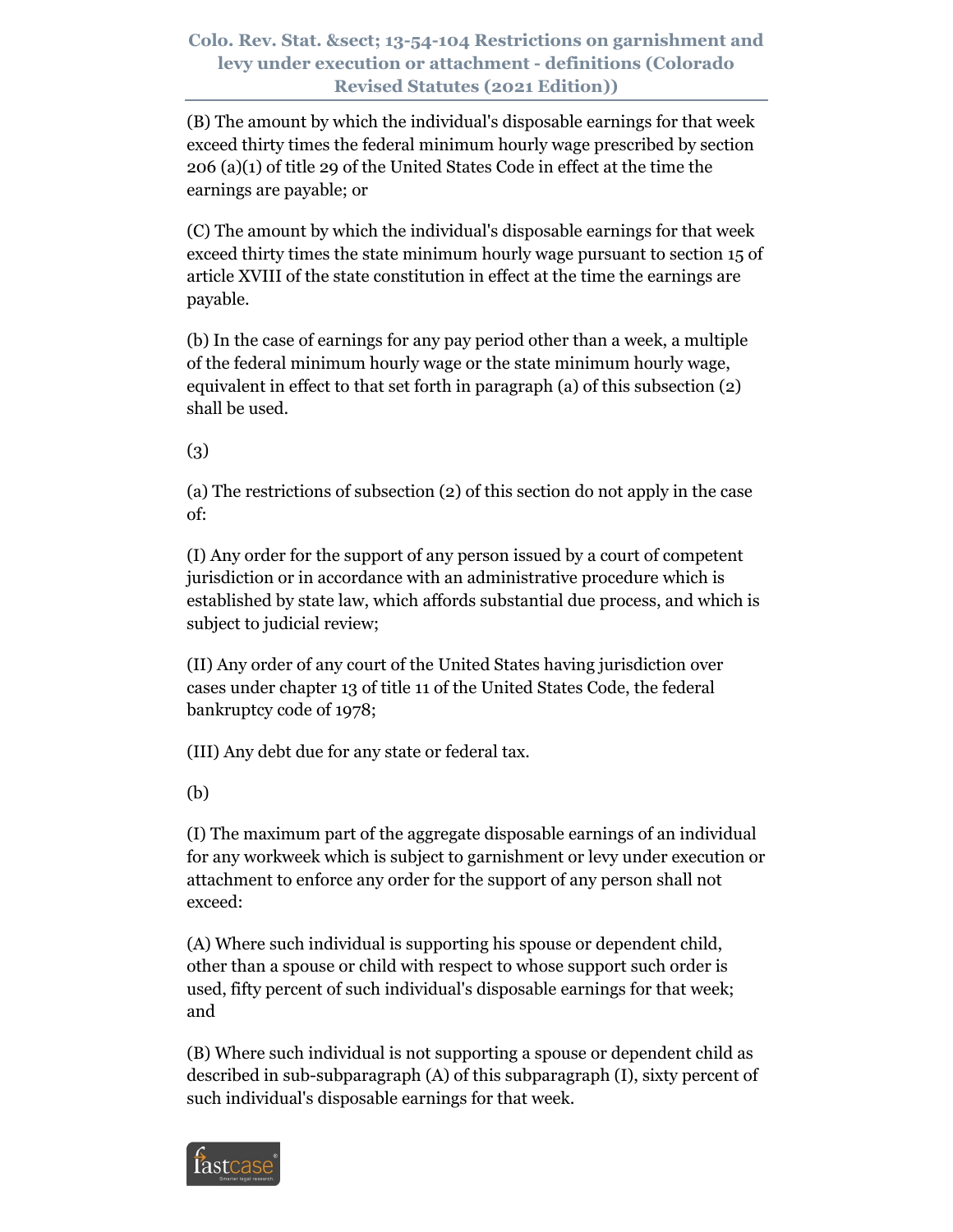(II) With respect to the disposable earnings of any individual for any workweek, the fifty percent specified in sub-subparagraph (A) of subparagraph (I) of this paragraph (b) shall be deemed to be fifty-five percent, and the sixty percent specified in sub-subparagraph (B) of subparagraph (I) of this paragraph (b) shall be deemed to be sixty-five percent if and to the extent that such earnings are subject to garnishment or wage assignment or income assignment or levy under execution or attachment to enforce a support order with respect to a period that is prior to the twelve-week period that ends with the beginning of such workweek.

(III) Notwithstanding the maximum part of the aggregate disposable earnings of an individual which is subject to garnishment as provided in this paragraph (b), a debtor who is totally and permanently disabled and who establishes that at least seventy-five percent of his income is derived from any disability income or benefits may object to the amount of the aggregate disposable earnings subject to garnishment under this paragraph (b). The court, upon consideration of the circumstances of the parties, may provide for garnishment in an amount less than such maximum amounts.

(4) The restrictions established by this section shall be adhered to whether or not the employer of the debtor is subject to garnishee process.

(Amended by 2019 Ch. 214, §3, eff. 8/2/2019. Amended by 2018 Ch. 38, §9, eff. 8/8/2018. Amended by 2015 Ch. 301, §3, eff. 7/1/2015. L. 59: p. 532, § 4. CRS 53: § 77-13-4. C.R.S. 1963: § 77-2-4. L. 71: p. 853, § 2. L. 79: Entire section R&RE, p. 623, § 1, effective May 31. L. 80: (1)(b) amended, p. 613, § 2, effective April 10; (3)(a)(II) amended, p. 785, § 11, effective June 5. L. 85:  $(3)(b)(II)$  amended, p. 590, § 5, effective July 1. L. 87:  $(1)(b)$  amended, p. 595, § 22, effective July 10. L. 88: (1.1) added, p. 609, § 1, effective April 14; (3)(b)(III) added, p. 611, § 3, effective July 1. L. 90: (1)(b) amended, p. 564, § 32, effective July 1. L. 91: (1)(b) amended and (1.1) repealed, pp. 383, 384, §§ 3, 4, effective May 1. L. 92: (1)(b) amended, p. 577, § 3, effective July 1; (1)(a) amended, p. 172, § 5, effective August 1. L. 93: (1)(b)(II) amended, p. 1871, § 3, effective June 6. L. 94: (1)(a) and (1)(b)(I)(A) amended, p. 1535, § 2, effective May 31; (1)(b)(II) amended, p. 2048,  $\S$  7, effective June 3; (1)(b) amended, p. 1594, § 3, effective July 1; (1)(b)(II) amended, p. 1252, § 4, effective July 1;  $(2)(a)$  amended, p. 2061, § 2, effective July 1. L. 96:  $(1)(b)$ and (3)(b)(II) amended, p. 590, § 1, effective July 1. L. 98: (1)(b)(II)(B) amended, p. 920 § 5, effective July 1. L. 99: (1)(b)(II)(B) amended, p. 620, § 13, effective August 4. L. 2005: IP(1)(b)(II) and (1)(b)(II)(B) amended, p. 71, § 1, effective August 8. L. 2006: (1)(b)(IV) added, p. 948, § 4, effective August 7. L. 2007: (2) amended, p. 877, § 5, effective July 1. L. 2009: (1)(b)(II)(B) amended, (SB 09-066), ch. 73, p. 259, §23, effective July 1; (1)(b)(II)(B) amended, (SB 09-282), ch. 288, p. 1396, §57, effective January 1, 2010. L. 2012: (1)(b)(V) added, (HB 12-1310), ch. 268, p. 1392, § 2,

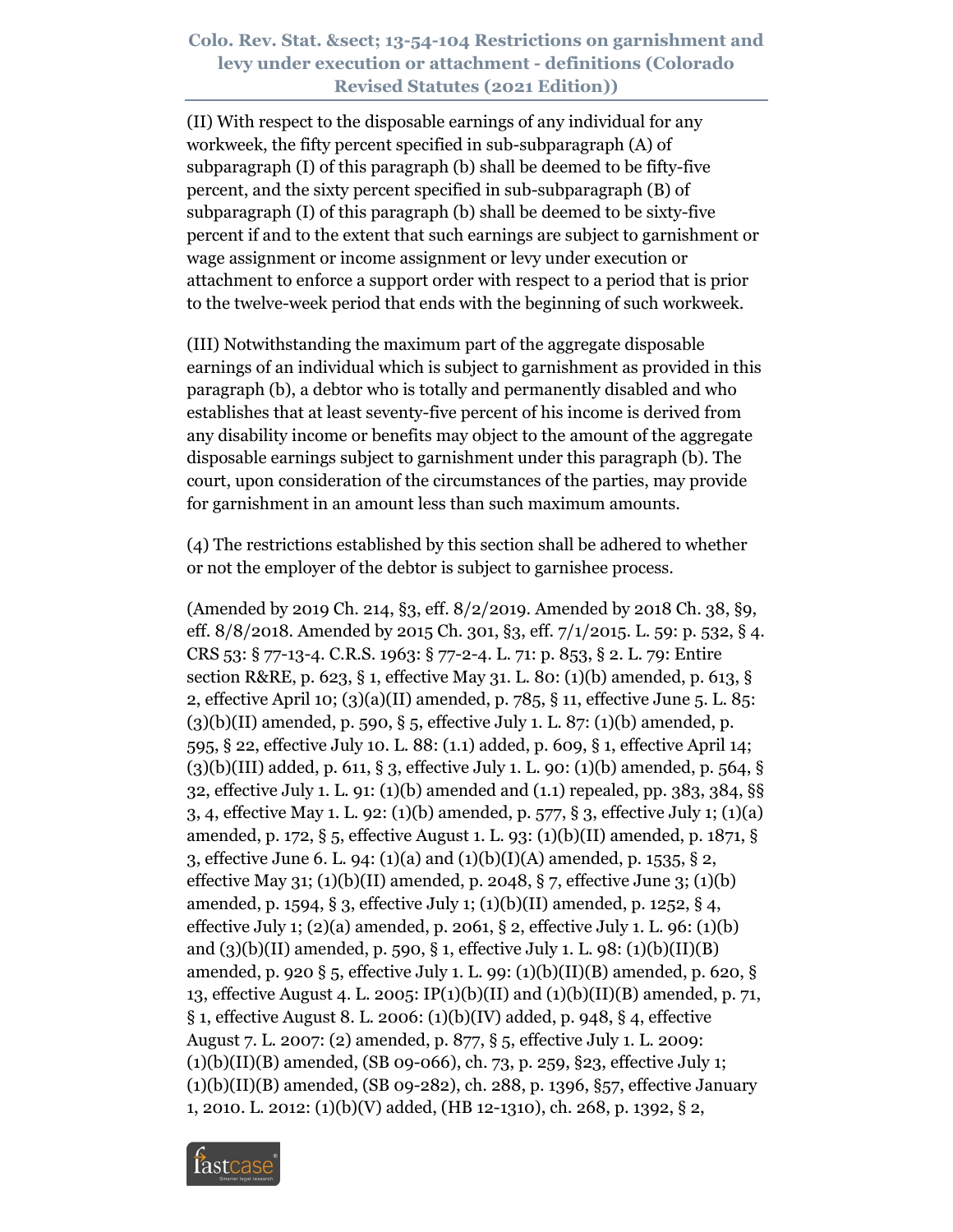effective June 7. L. 2015: (1)(b)(I)(A) and (1)(b)(II)(C) amended, (SB 15-283), ch. 301, p. 1239, § 3, effective July 1. L. 2018: (1)(b)(IV) amended, (SB 18-092), ch. 38, p. 399, § 9, effective August 8.)

(1) Amendments to subsection (1)(b) by Senate Bill 94-164, Senate Bill 94- 088, Senate Bill 94-141, and House Bill 94-1345 were harmonized.

(2) Amendments to subsection (1)(b)(II)(B) by Senate Bill 09-066 and Senate Bill 09-282 were harmonized, effective January 1, 2010.

(3) Section 7(2) of chapter 214 (HB 19-1189), Session Laws of Colorado 2019, provides that the act changing this section applies to all writs of garnishment issued on or after October 1, 2020, or the official declaration of the vote thereon by the governor if sent to a vote of the people, regardless of the dates of entry of the judgments upon which the writs of garnishment are based.

# **ANNOTATION**

**Law reviews.** For article, "The Revolution in Consumer Credit Legislation", see 45 Den. L.J. 679 (1968). For article, "An Individual's Retirement Benefits Under the Bankruptcy Code", see 16 Colo. Law. 1211 (1987). For article, "Perils of Pre-Bankruptcy Planning: Transfers, Exemptions and Taxes", see 17 Colo. Law. 1513 (1988). For article, "Operating a Personal Service Corporation", see 17 Colo. Law. 2011 (1988). For article, "Setoff and Security Interests In Deposit Accounts", see 17 Colo. Law. 2108 (1988). For article, "Exempting Retirement Benefits from Bankruptcy in Colorado", see 18 Colo. Law. 17 (1989). For article, "Rights of the Debtor and Creditor to Retirement Plan Benefits", see 20 Colo. Law. 199 (1991). For article, "Overcoming Difficulties in Collecting Child Support and Maintenance", see 24 Colo. Law. 2725 (1995).

**Annotator's note.** Since § 13-54-104 is similar to repealed laws antecedent to CSA, C. 93, § 16, cases construing those provisions have been included in the annotations to this section.

**Earnings received do not lose their character** as "wages" and become capital. It has been argued with much ingenuity that the earnings of the laborer, when received by him, are no longer wages, but capital; that the exemption statute has performed its office when it has enabled the laborer to secure his wages from his employer without let or hindrance; and that thereafter the statute cannot be invoked in his favor. This section cannot be thus reasoned away. Such a construction is narrow and illiberal. It would compel the laborer to leave his earnings in the hands of his employer, or else forego the protection of the statute altogether. It would not only deprive him

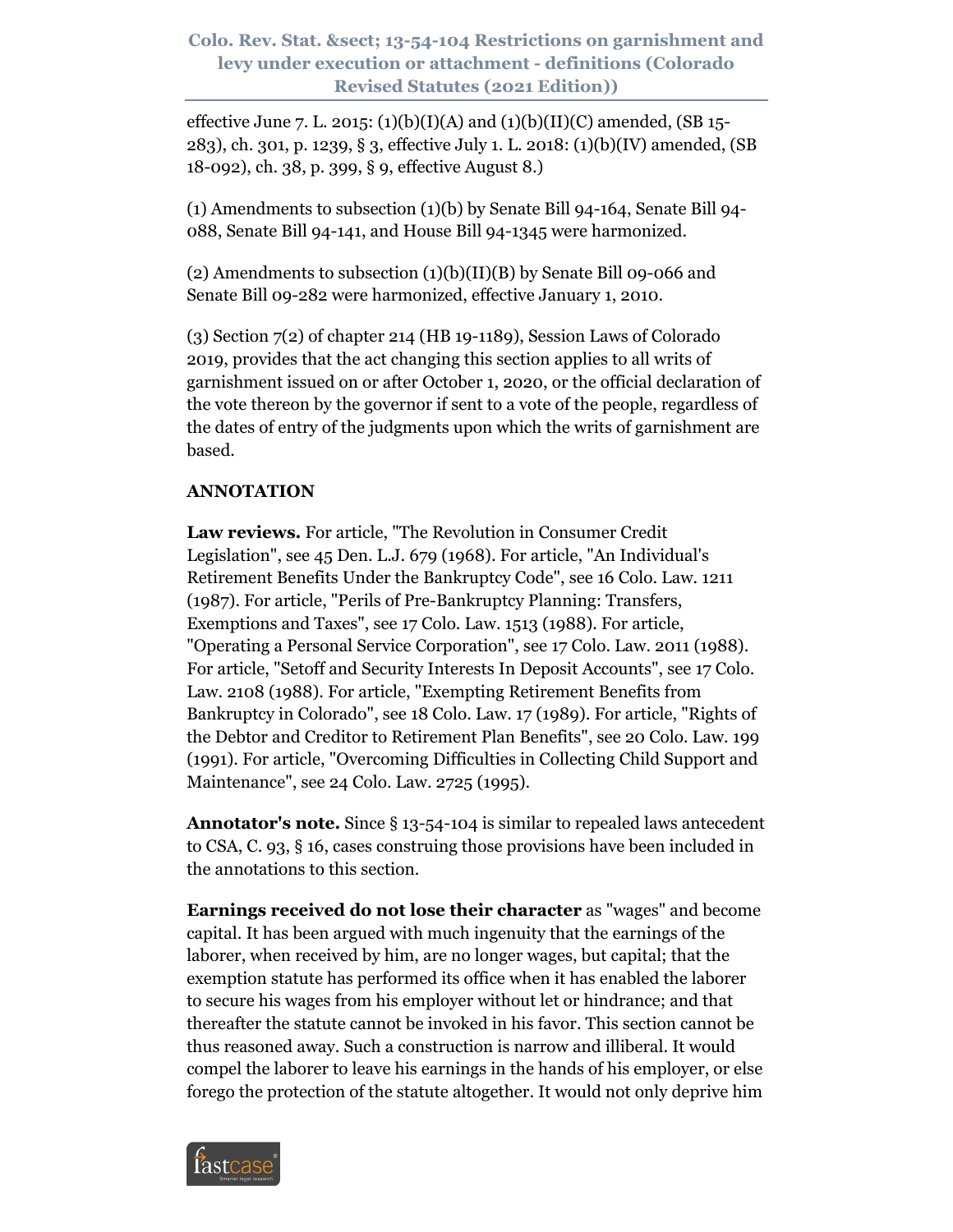of the privilege of depositing his earnings with any bank or other depositary for safekeeping, but would subject his wages to supplemental proceedings even in his own pocket; for, if earnings once received immediately lose their character as wages, then it is evident that the laborer could never retain his earnings for a single hour without exposing them to the very perils which the statute was designed to avert. Such a construction would practically frustrate the beneficient objects of the statute. Rutter v. Shumway, 16 Colo. 95, 26 P. 321 (1891).

**Earnings include money received according to the work done.** The earnings of defendant were according to the work done, and not according to the length of employment. This fact does not preclude them from being "earnings" within the meaning of the statute. Stranger v. Harris, 77 Colo. 340, 236 P. 1001 (1925).

**The fact that some capital, and some assistants, enter into the work,** does not prevent the income from the contract from being "earnings" within the meaning of our statute. Stranger v. Harris, 77 Colo. 340, 236 P. 1001 (1925).

**Employee's interest in erstwhile retirement plan is not earnings.** Where employee terminated his employment and never did qualify for any pension or retirement benefits, employee's interest in erstwhile employer's retirement plan cannot be considered "earnings". Fin. Acceptance Co. v. Breaux, 160 Colo. 510, 419 P.2d 955 (1966).

**Shares of common stock debtor purchased through an employee stock purchase plan are not exempt earnings pursuant to this section and §5-5-105.** In re Kramer, 339 B.R. 761 (Bankr. D. Colo. 2006).

#### **Termination payments held earnings for exempt services.**

Termination payments which may be paid to the debtor pursuant to an insurance agent's agreement after the filing of his Chapter 7 petition are not payments due him under a covenant not to compete but are earnings for services which are exempt under this section. In re Marshburn, 5 B.R. 711 (Bankr. D. Colo. 1980).

**The whole spirit of acts such as this section is such that it was intended to protect** the exempt property from all manner of coercive process of the law, and not merely to protect the earnings of the debtor and other exempt property from seizure by means of the processes technically known as attachment, execution, or garnishment, but to preserve them for the benefit of his family against any appropriation for the payment of his debts not authorized by law to which he does not consent. Fin. Acceptance Co. v. Breaux, 160 Colo. 510, 419 P.2d 955 (1966).

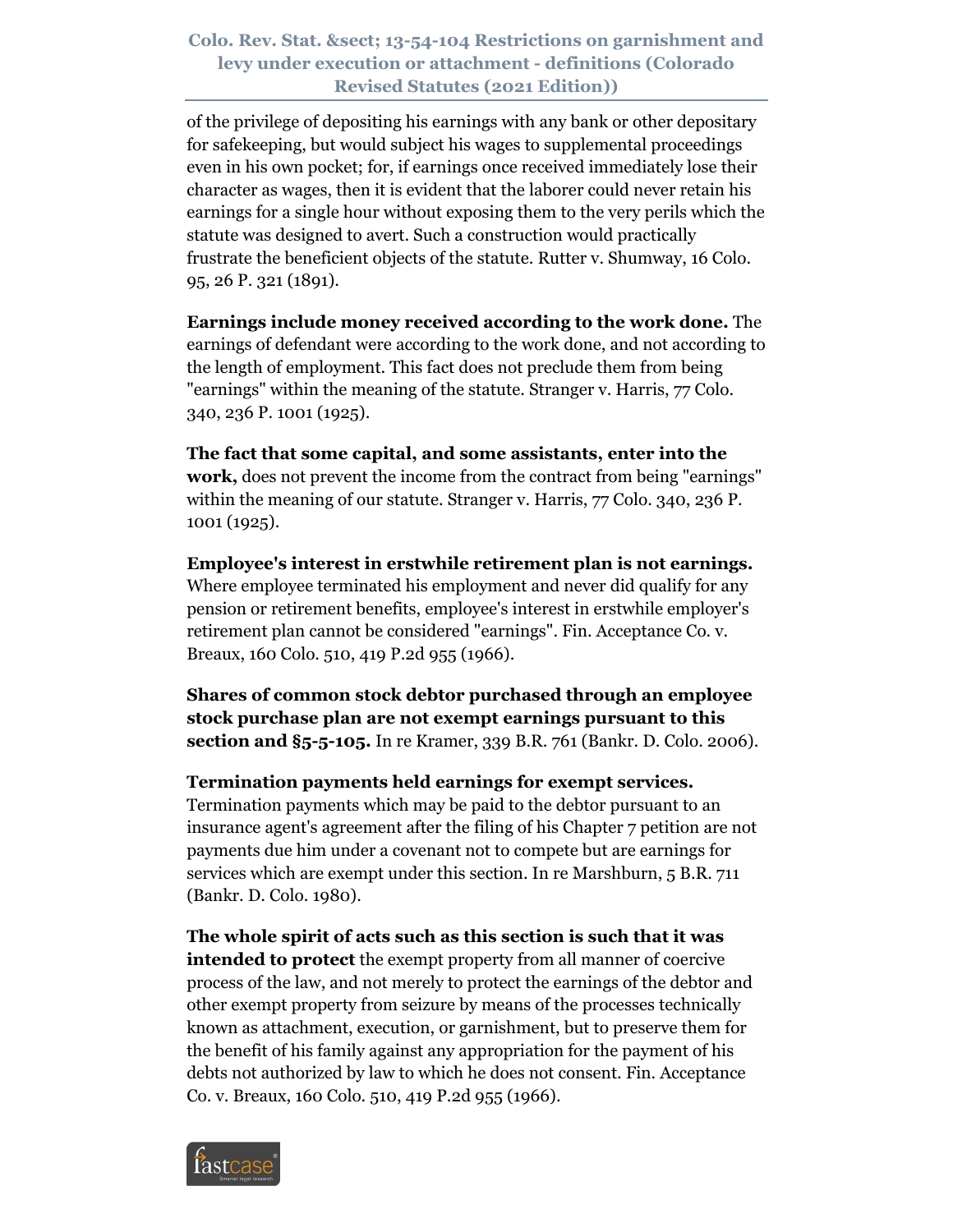**Attorney's fees not deductible before computing percentage of disposable earnings available for garnishment.** Rios v. Mireles, 937 P.2d 840 (Colo. App. 1996).

**A defendant cannot counterclaim for wages that are exempt.** In an action for wages exempt by statute from levy under execution, attachment, or garnishment which are due from a defendant, the defendant cannot counterclaim a debt due from the plaintiff to him. Fin. Acceptance Co. v. Breaux, 160 Colo. 510, 419 P.2d 955 (1966).

**Subsection (1.1) held invalid.** Since the federal constitution reserves to Congress the right to legislate bankruptcy exemptions, this attempt by the state to create a separate bankruptcy exemption was impermissible. The exemption provided by this subsection was one which served to protect a judgment debtor in bankruptcy but did not protect him from execution and levy. In re Mata, 115 B.R. 288 (Bankr. D. Colo. 1990) (decided prior to 1991 repeal of subsection (1.1)).

Since this subsection makes specific reference to ERISA plans, it is clear that this provision must be considered to have been preempted by the explicit provisions of ERISA. In re Starkey, 116 B.R. 259 (Bankr. D. Colo. 1990) (decided prior to 1991 repeal of subsection (1.1)).

**Subsection (2), which limits an exemption in pension plan benefits to 75% of the "avails" of any such plan, is preempted** by the ERISA provision which mandates a 100% exemption. In re Starkey, 116 B.R. 259 (Bankr. D. Colo. 1990).

**Deferred compensation plans are "earnings"** within the meaning of this section and not a "trust". In re Vann, 113 B.R. 704 (Bankr. D. Colo. 1990) (decided prior to 1991 amendment to subsection (1)(b)).

**Future commissions based on renewal of insurance policies qualify as "earnings" under subsection (1)(b) because they are "compensation . . . payable for personal services".** Therefore, all renewal commissions are "earnings" that would be entitled to the statutory exemption. In re Fuchs, 189 B.R. 811 (Bankr. D. Colo. 1995).

**Indebtedness owed to an independent contractor is not earnings,** except for the garnishments described in section (1)(b)(II). Idaho Pac. Lumber Co. v. Celestial Land Co., 2013 COA 136, 348 P.3d 950.

**Personal injury settlement proceeds do not constitute "earnings"** as the term is defined in this section. Therefore, the statutory exemptions

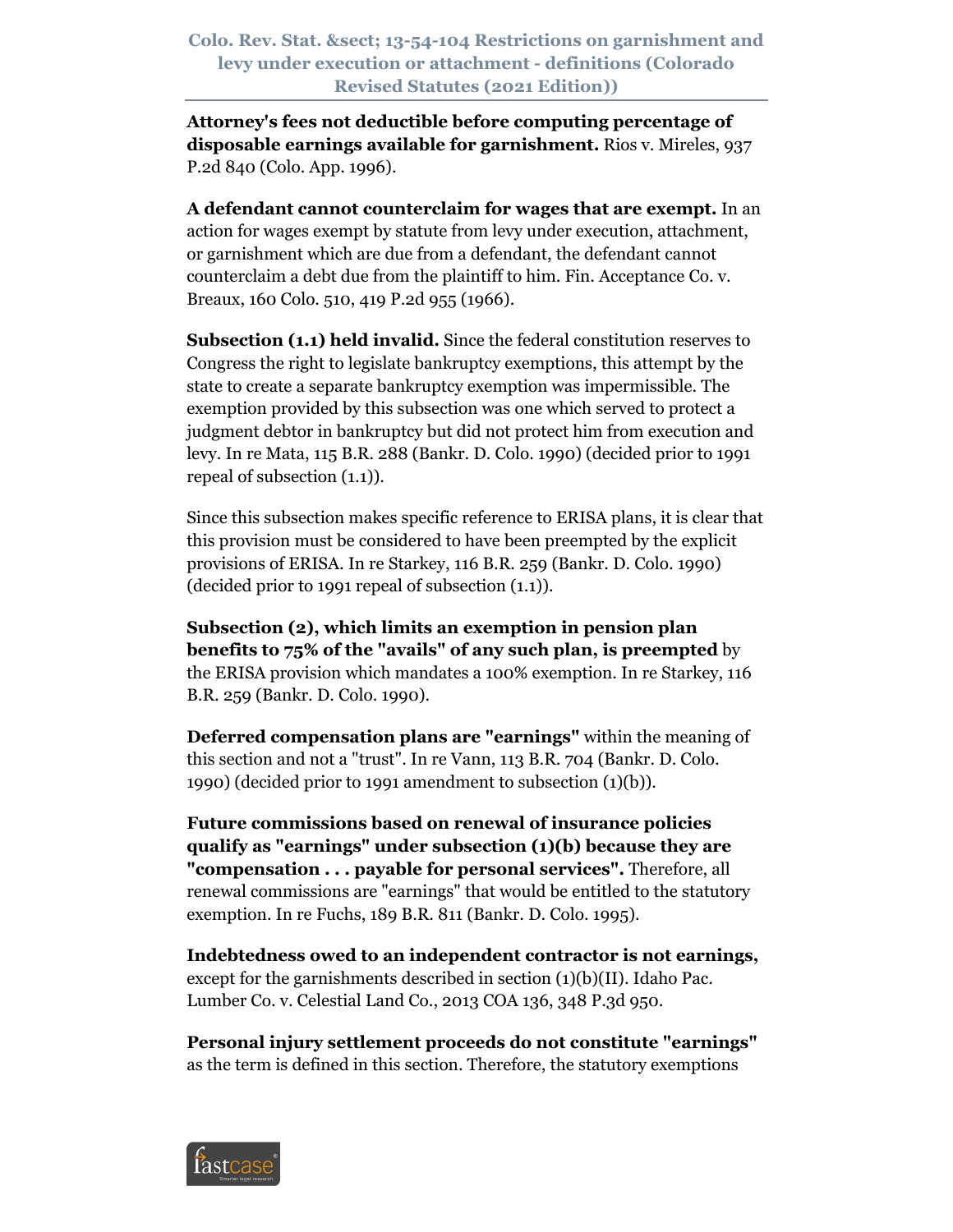and methods of computing "disposable earnings" subject to garnishment of earnings do not apply. People ex rel. J.W., 174 P.3d 315 (Colo. App. 2007).

**Applicability of exemption.** The exemption provided for in this section only applies to that portion of a pension or profit sharing plan that is interest or income and not to the corpus of such plan. In re Toner, 105 B.R. 978 (Bankr. D. Colo. 1989); In re Alagna, 107 B.R. 301 (Bankr. D. Colo. 1989).

The exemption in this section does not apply in an action for dissolution of marriage commenced by petition before May 1, 1991. In re LeBlanc, 944 P.2d 686 (Colo. App. 1997).

**Preemption of section.** This section is preempted with respect to ERISA qualified pensions or plans. In re Alagna, 107 B.R. 301 (Bankr. D. Colo. 1989).

**Debtors are permitted under the Bankruptcy Code and this section to exempt 75% of the entire balance of their IRA's from the bankruptcy estate.** In re Kulp, 949 F.2d 1106 (10th Cir. 1991).

**Wages paid to subcontractor do not lose characterization of "earnings" by virtue of having been deposited in joint marital account.** In re Kobernusz, 160 B.R. 844 (Bankr. D. Colo. 1993).

**Attorney's lien** is not "required to be withheld" until it is enforced and should not be calculated as part of garnishable "disposable earnings" until that time. Rios v. Mireles, 937 P.2d 840 (Colo. App. 1996).

**Trial court's determination that defendant was not supporting other dependents was supported by record.** Rios v. Mireles, 937 P.2d 840 (Colo. App. 1996).

**Defendant not entitled to more interest than has accrued on the amount due.** Rios v. Mireles, 937 P.2d 840 (Colo. App. 1996).

**Statutory limit on percent of wage that can be garnished is subject to fraud exception**. Where debtor and garnishee colluded to avoid paying employee's wages until garnishment period had ended, court properly held garnishee liable for 100% of wages. Hoyman v. Coffin, 976 P.2d 311 (Colo. App. 1998).

**Applied** in In re McCue, 645 P.2d 854 (Colo. App. 1982); Bernstein v. Richardson, 34 B.R. 611 (Bankr. D. Colo. 1983).

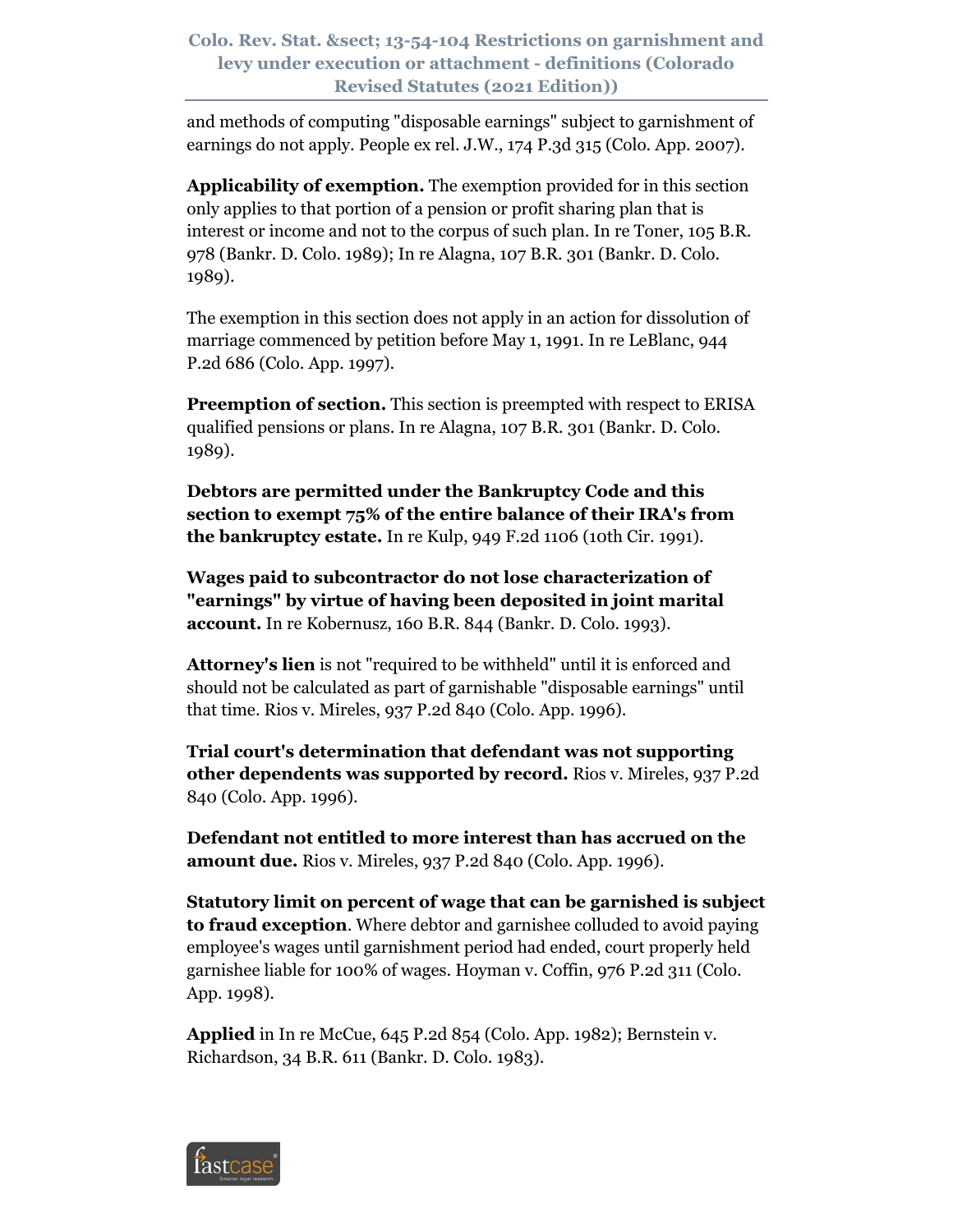For the legislative intent contained in the 2006 act enacting subsection  $(1)(b)(IV)$ , see section  $8(2)$  of chapter 208, Session Laws of Colorado 2006. For the legislative declaration contained in the 2007 act amending subsection (2), see section 1 of chapter 226, Session Laws of Colorado 2007. For the legislative declaration in SB 18-092, see section 1 of chapter 38, Session Laws of Colorado 2018.

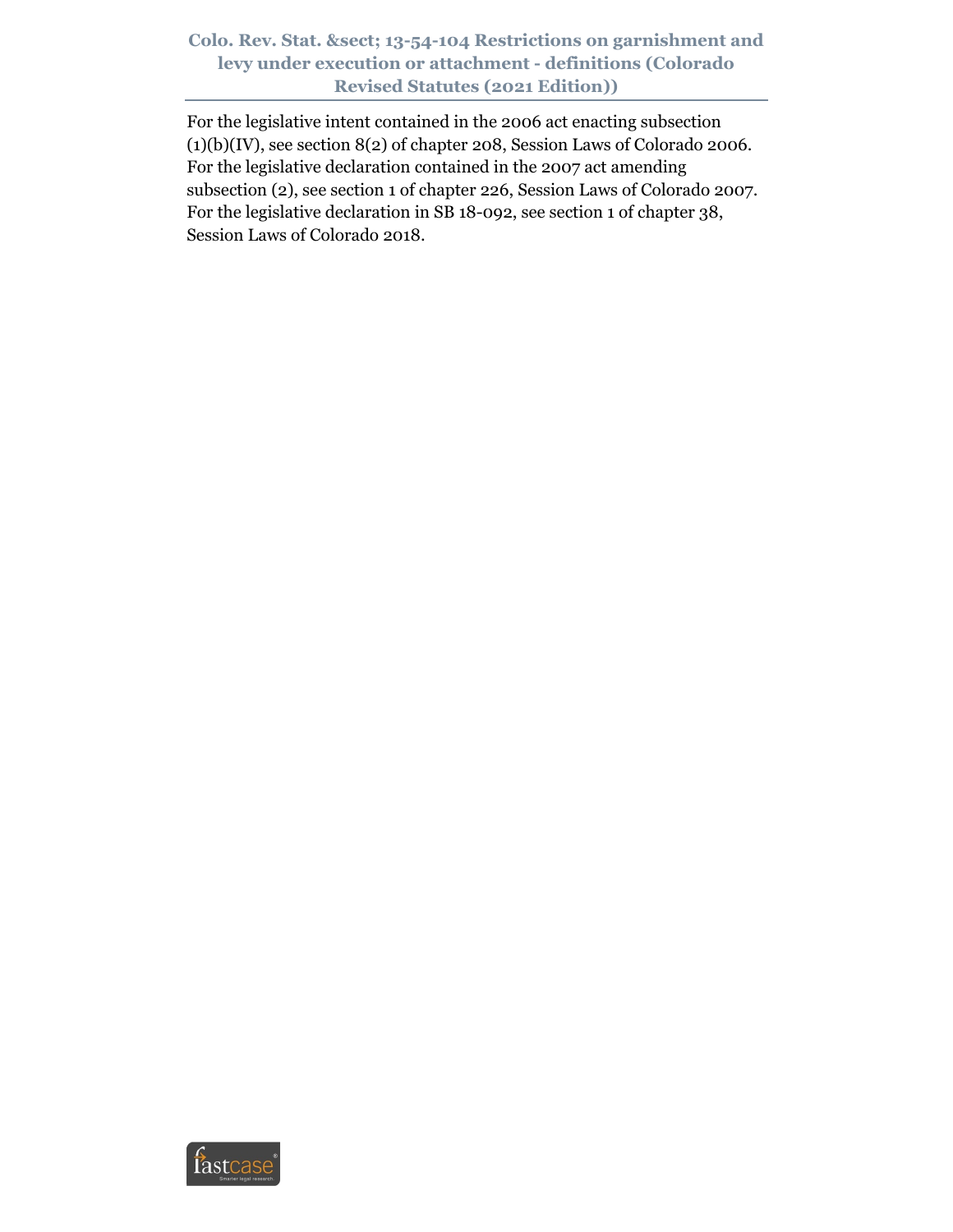# **§ 13-54-105. No exemption for taxes**

Nothing in this article shall be construed to exempt any property of any debtor from sale for the payment of any taxes legally assessed.

(L. 59: p. 532, § 5. CRS 53: § 77-13-5. C.R.S. 1963: § 77-2-5.)

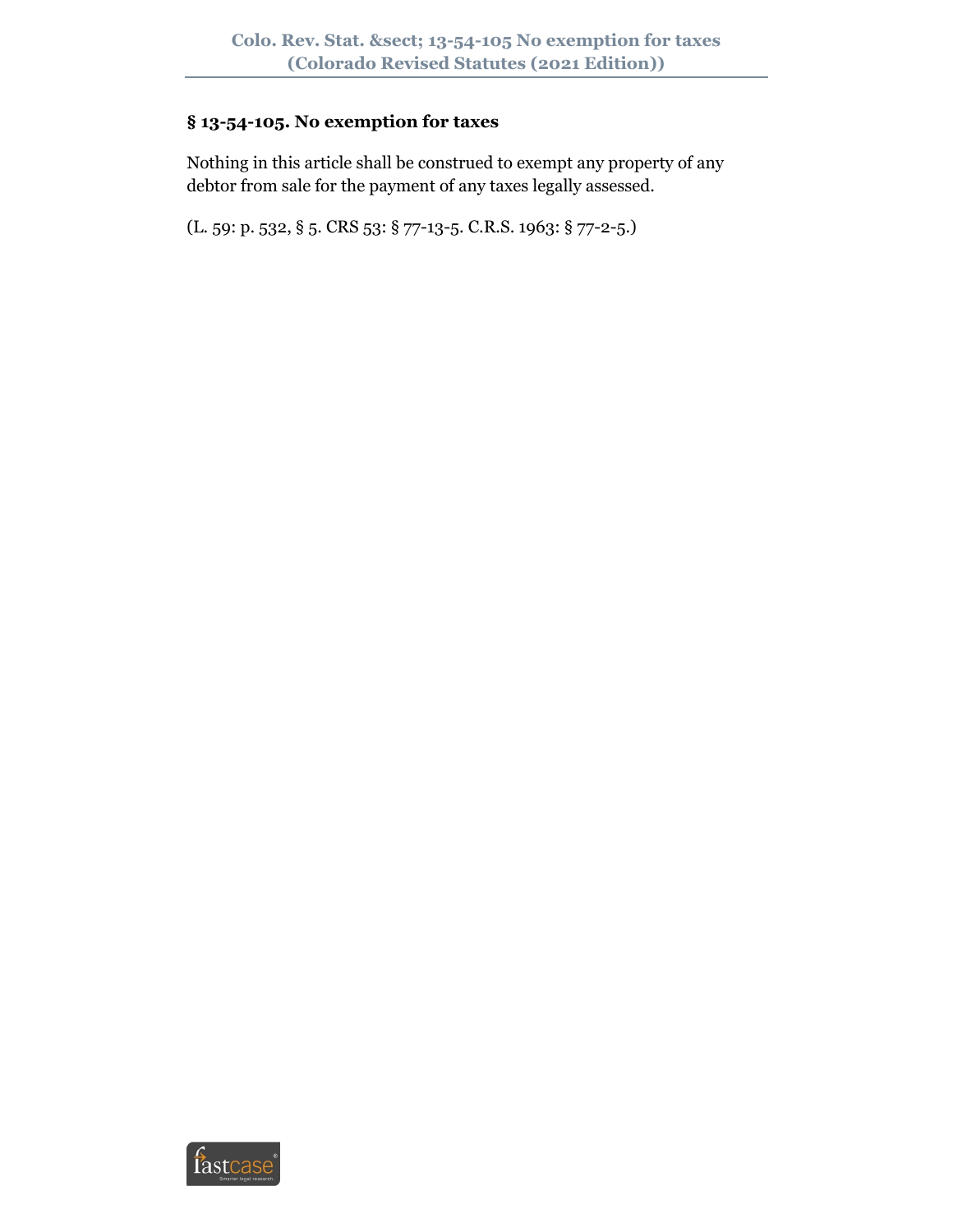**Colo. Rev. Stat. § 13-54-106 Exemptions applicable to all writs - exception for child support (Colorado Revised Statutes (2021 Edition))**

# **§ 13-54-106. Exemptions applicable to all writs - exception for child support**

The exemptions provided by this article shall extend and apply to writs of attachment, execution, and garnishment issued out of any court of record and by municipal courts, except those writs which are the result of a judgment taken for arrearages for child support or for child support debt which are subject to the exemptions set forth in section 13-54-104(3).

(L. 59: p. 532, § 6. CRS 53: § 77-13-6. C.R.S. 1963: § 77-2-6. L. 64: p. 287, § 216. L. 86: Entire section amended, p. 728, § 11, effective July 1. L. 87: Entire section amended, p. 586, § 2, effective July 10.)

# **ANNOTATION**

**The exemption procedure is an integral part of any garnishment proceeding.** Nolan v. District Court, 195 Colo. 6, 575 P.2d 9 (1978).

**Plain language of section clearly permits the garnishment of otherwise exempt property or income for the collection of child support arrearages.** Drachmeister v. Brassart, 93 P.3d 566 (Colo. App. 2004).

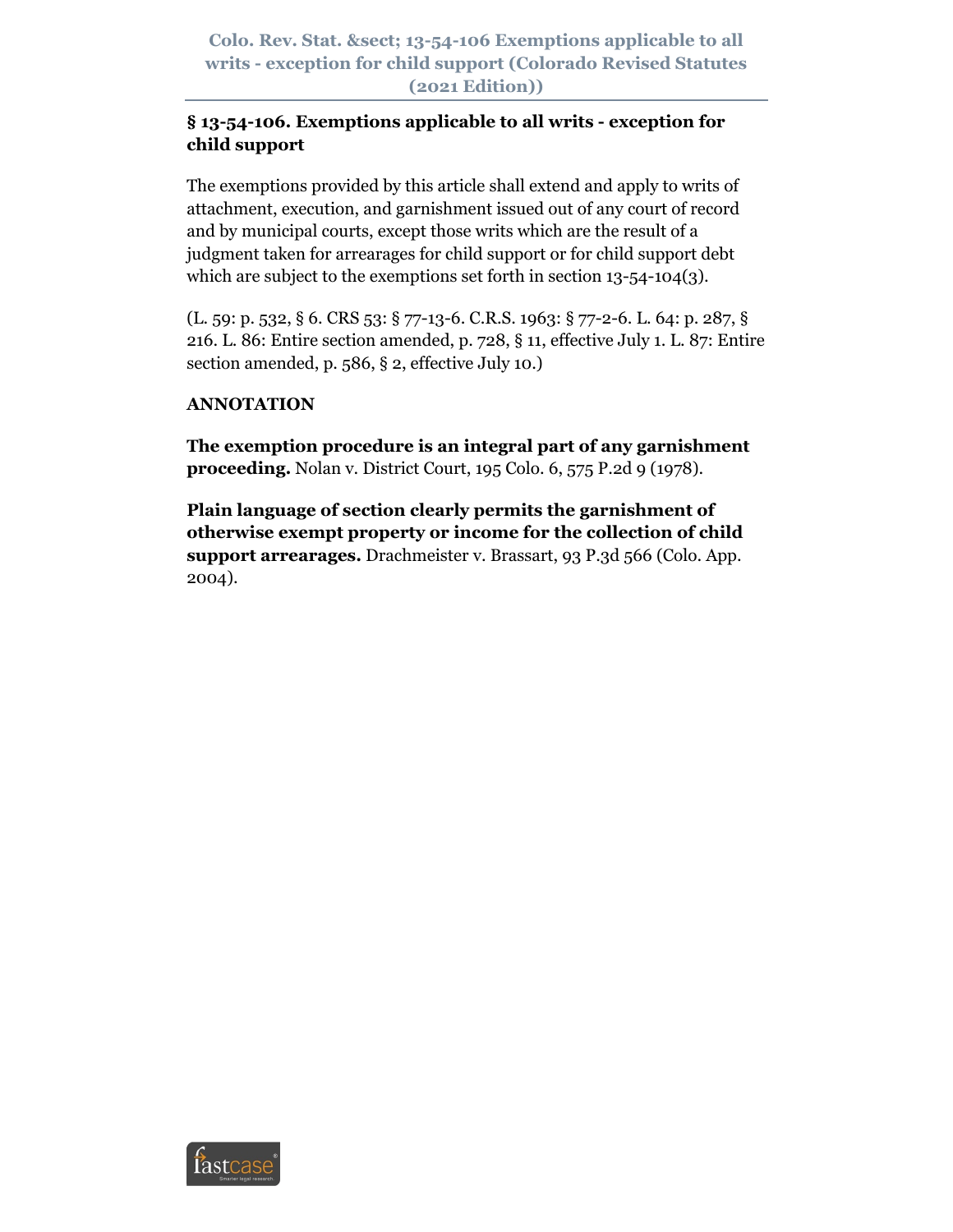#### **§ 13-54-107. Exemptions in bankruptcy**

The exemptions provided in section 522 (d) of the federal bankruptcy code of 1978, title 11 of the United States Code, as amended, are denied to residents of this state. Exemptions authorized to be claimed by residents of this state shall be limited to those exemptions expressly provided by the statutes of this state.

(L. 81: Entire section added, p. 894, § 3, effective July 1.)

#### **ANNOTATION**

**Law reviews.** For article, "Legislative Update", see 11 Colo. Law. 2142 (1982). For article, "Secured Transactions -- Part II: Default, Foreclosure and Bankruptcy", see 12 Colo. Law. 13 (1983). For article, "Over the Hill to the Poor House -- The Failure of Section 522 Bankruptcy Exemptions Under the Bankruptcy Reform Act of 1978", see 61 Den. L.J. 705 (1984). For article, "Homestead and Bankruptcy in Colorado and Elsewhere", see 56 U. Colo. L. Rev. 175 (1985). For article, "Bankruptcy Law", which discusses Tenth Circuit decisions dealing with constitutionality of the Colorado bankruptcy exemptions, see 62 Den. U. L. Rev. 53 (1985). For article, "An Individual's Retirement Benefits Under the Bankruptcy Code", see 16 Colo. Law. 1211 (1987). For article, "Perils of Pre-Bankruptcy Planning: Transfers, Exemptions and Taxes", see 17 Colo. Law. 1513 (1988). For a discussion of Tenth Circuit decisions dealing with bankruptcy, see 66 Den. U. L. Rev. 683 (1989). For article, "Rights of the Debtor and Creditor to Retirement Plan Benefits", see 20 Colo. Law. 199 (1991).

**Constitutionality.** This section does not violate the uniformity clause of § 8 of art. VIII, U.S. Const., or the supremacy clause, art. VI, cl. 2, U.S. Const. In re Parrish, 19 B.R. 331 (Bankr. D. Colo. 1982); In re Robinson, 44 B.R. 292 (Bankr. D. Colo. 1984).

This section is constitutional, notwithstanding the fact that Colorado does not provide an exemption for alimony and support. Ranes v. Molen, 31 B.R. 70 (Bankr. D. Colo. 1983).

Debtor's claim that entire section is unconstitutional because second sentence exceeds state authority to deny federal exemptions is not addressed because debtor lacked standing to question the constitutionality of the statute. Hinkson v. Pfleiderer, 729 F.2d 697 (10th Cir. 1984).

**Purpose of revision of exemption schedules.** When Colorado revised its exemption schedules, it sought to meet congressional criticism that most of the state exemption laws are outmoded, designed for more rural times,

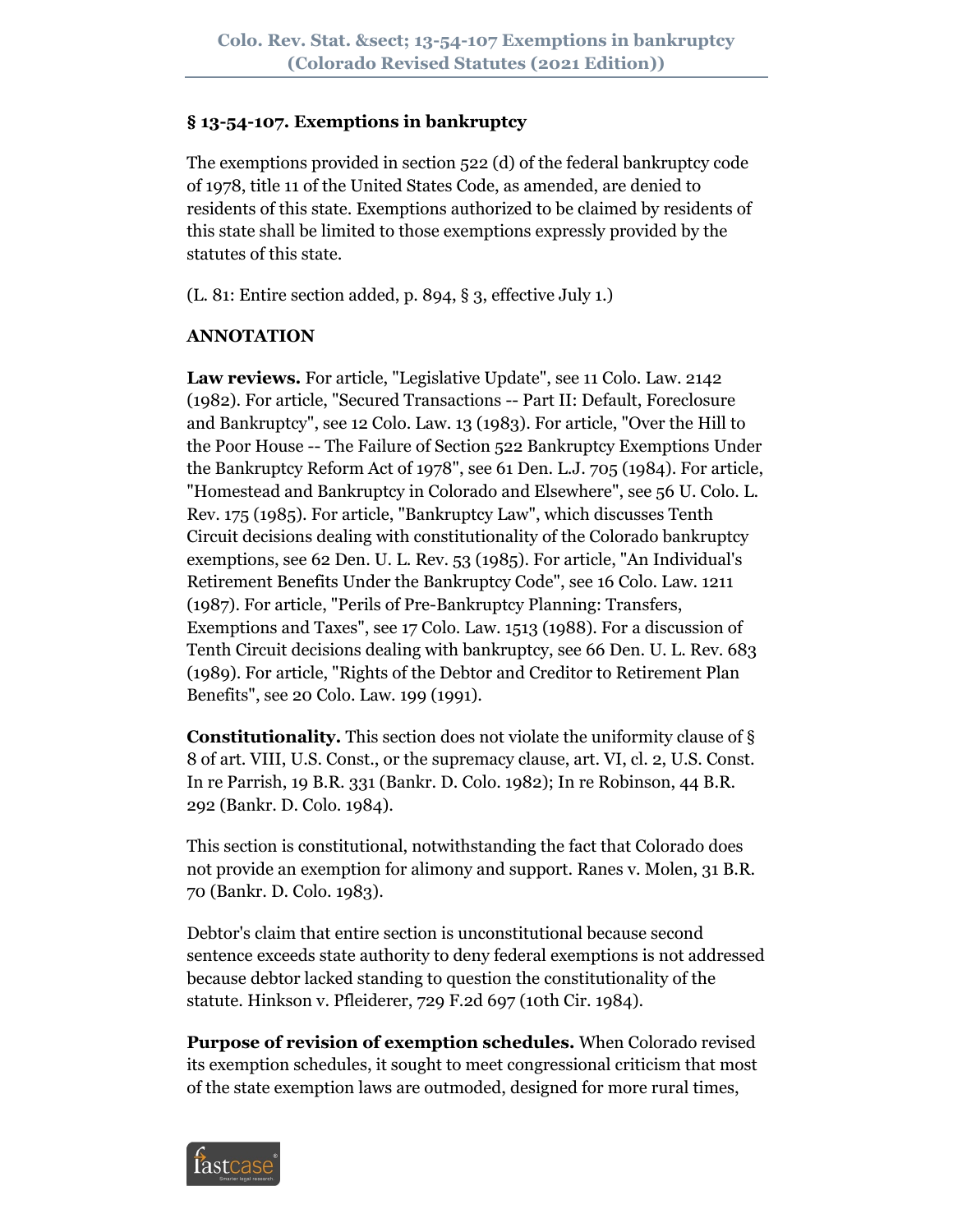and hopelessly inadequate to serve the needs of and provide a fresh start for modern urban debtors. In re Parrish, 19 B.R. 331 (Bankr. D. Colo. 1982).

**State exemption scheme conforms to federal legislative attempt.** Colorado's scheme of bankruptcy exemptions is in conformity with the federal legislative intent to provide the required "fresh start" to debtors in bankruptcy. In re Parrish, 19 B.R. 331 (Bankr. D. Colo. 1982).

**Debtor limited to state exemptions.** Because Colorado's bankruptcy exemptions are not inconsistent with the federal scheme of exemptions, a debtor may use only those exemptions provided for in Colorado law. In re Parrish, 19 B.R. 331 (Bankr. D. Colo. 1982).

Colorado has "opted out" and denied to its residents the right to choose the exemptions in 11 U.S.C. §522(d), thus confining its debtors to those exemptions enumerated in the Colorado statutes. In re Janesofsky, 22 B.R. 973 (Bankr. D. Colo. 1982).

**Colorado exemptions are available only to Colorado residents.** Since debtor may not claim Colorado exemptions because she is not a Colorado resident, and since the 730-day domiciliary requirement in the federal bankruptcy code renders her ineligible to claim exemptions under any state's laws, debtor may claim federal exemptions. In re Underwood, 342 B.R. 358 (Bankr. D. Colo. 2006).

**Debtor denied exemptions in 11 U.S.C. §522(d)** because Colorado has "opted out" of said exemptions as allowed by federal law. Hinkson v. Pfleiderer, 729 F.2d 697 (10th Cir. 1984).

**Federal nonbankruptcy exemptions available to debtors.** Colorado did not intend to deny the federal nonbankruptcy exemptions to debtors in this state, nor could Colorado deny those exemptions to its citizens. Those exemptions are specifically reserved to all debtors in 11 U.S.C.  $\S$ 522(b)(2)(A). Thus, the federal nonbankruptcy exemptions are available to Colorado debtors. Ranes v. Molen, 31 B.R. 70 (Bankr. D. Colo. 1983).

**Recorded encumbrance is secure claim.** Where an encumbrance requiring payment of annual and special assessments is established by a prior recording of which the property owner had constructive notice when she accepted the deed, and where she also had actual notice from the contents of her deed, itself, the lienor holds a secured claim which a bankruptcy debtor must provide for. Lincoln v. Cherry Creek Homeowners Ass'n, 30 B.R. 905 (Bankr. D. Colo. 1983).